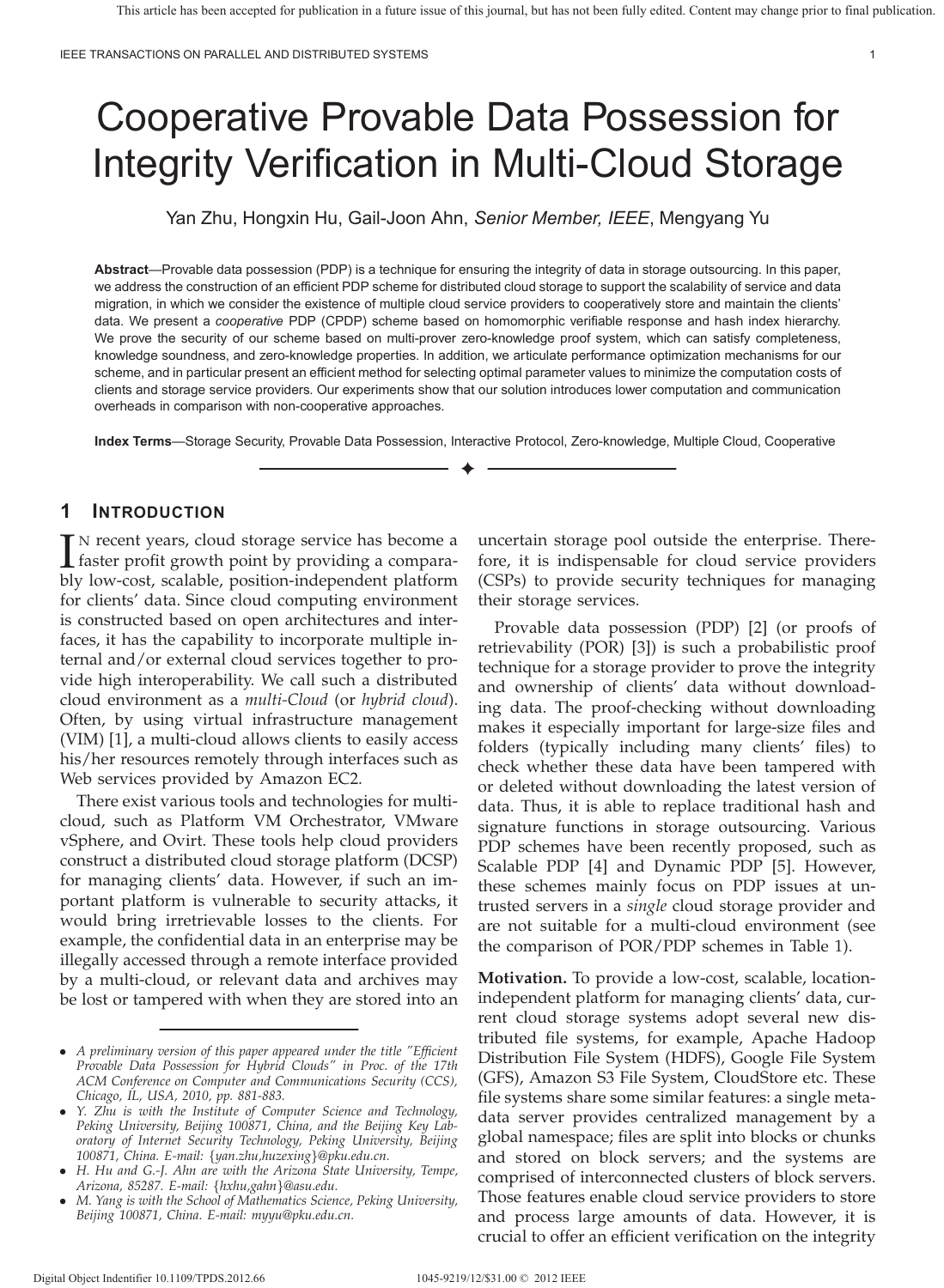IEEE TRANSACTIONS ON PARALLEL AND DISTRIBUTED SYSTEMS 2

| Scheme       | Type | CSP<br>Comp.    | Client<br>Comp. | Comm.                    | Frag. | Privacy | Multiple<br>Clouds | Prob. of<br>Detection                                                |
|--------------|------|-----------------|-----------------|--------------------------|-------|---------|--------------------|----------------------------------------------------------------------|
| PDP[2]       | HomT | O(t)            | O(t)            | Ο(1                      |       |         |                    | $\overline{\phantom{a}}$<br>$\hspace{0.1mm}-\hspace{0.1mm}$          |
| SPDF[4]      | MHT  | O(t)            | O(t)            | O(t)                     |       |         |                    | $\overline{\phantom{a}}$<br>$\overline{\phantom{a}}$                 |
| $DPDP-I[5]$  | MHT  | $O(t \log n)$   | $O(t \log n)$   | $\overline{O}(t \log n)$ |       |         |                    | .<br>.<br>.<br>$\hspace{0.1mm}-\hspace{0.1mm}$                       |
| $DPDP-II[5]$ | MHT  | $O(t \log n)$   | $O(t \log n)$   | $O(t \log n)$            |       |         |                    | $(1-\rho)^{\Omega(n)}$<br>$\hspace{0.1mm}-\hspace{0.1mm}$            |
| $CPOR-I[6]$  | HomT | O(t)            | O(t)            | O(1)                     |       |         |                    | $\overline{\phantom{a}}$<br>$\hspace{0.1mm}-\hspace{0.1mm}$          |
| $CPOR-II[6]$ | HomT | $O(t+s)$        | $O(t+s)$        | O(s)                     |       |         |                    | $\overline{\phantom{a}}$<br>$-\rho$ )<br>$\perp$                     |
| Our Scheme   | HomR | $O(t+c\cdot s)$ | $O(t+s)$        | O(s)                     |       |         |                    | $1 - \prod_{P_k \in \mathcal{P}} (1 - \rho_k)^{r_k \cdot t \cdot s}$ |

TABLE 1 Comparison of POR/PDP schemes for a file consisting of  $n$  blocks.

 $s$  is the number of sectors in each block,  $c$  is the number of CSPs in a multi-cloud,  $t$  is the number of sampling blocks,  $\rho$  and  $\rho_k$  are the probability of block corruption in a cloud server and k-th cloud server in a multi-cloud  $\mathcal{P} = \{P_k\}$ , respective,  $\sharp$  denotes the verification process in a trivial approach, and  $MHT, HomT, HomR$  denotes Merkle Hash tree, homomorphic tags, and homomorphic responses, respectively.

and availability of stored data for detecting faults and automatic recovery. Moreover, this verification is necessary to provide reliability by automatically maintaining multiple copies of data and automatically redeploying processing logic in the event of failures.

Although existing schemes can make a false or true decision for data possession without downloading data at untrusted stores, they are not suitable for a distributed cloud storage environment since they were not originally constructed on interactive proof system. For example, the schemes based on Merkle Hash tree (MHT), such as DPDP-I, DPDP-II [2] and SPDP [4] in Table 1, use an authenticated skip list to check the integrity of file blocks adjacently in space. Unfortunately, they did not provide any algorithms for constructing distributed Merkle trees that are necessary for efficient verification in a multi-cloud environment. In addition, when a client asks for a file block, the server needs to send the file block along with a proof for the intactness of the block. However, this process incurs significant communication overhead in a multi-cloud environment, since the server in one cloud typically needs to generate such a proof with the help of other cloud storage services, where the adjacent blocks are stored. The other schemes, such as PDP [2], CPOR-I, and CPOR-II [6] in Table 1, are constructed on homomorphic verification tags, by which the server can generate tags for multiple file blocks in terms of a single response value. However, that doesn't mean the responses from multiple clouds can be also combined into a single value on the client side. For lack of homomorphic responses, clients must invoke the PDP protocol repeatedly to check the integrity of file blocks stored in multiple cloud servers. Also, clients need to know the exact position of each file block in a multi-cloud environment. In addition, the verification process in such a case will lead to high communication overheads and computation costs at client sides as well. Therefore, it is of utmost necessary to design a cooperative PDP model to reduce the storage and network overheads and enhance the transparency of verification activities in cluster-based cloud storage systems. Moreover, such a

cooperative PDP scheme should provide features for timely detecting abnormality and renewing multiple copies of data.

Even though existing PDP schemes have addressed various security properties, such as public verifiability [2], dynamics [5], scalability [4], and privacy preservation [7], we still need a careful consideration of some potential attacks, including two major categories: *Data Leakage Attack* by which an adversary can easily obtain the stored data through verification process after running or wiretapping sufficient verification communications (see Attacks 1 and 3 in Appendix A), and *Tag Forgery Attack* by which a dishonest CSP can deceive the clients (see Attacks 2 and 4 in Appendix A). These two attacks may cause potential risks for privacy leakage and ownership cheating. Also, these attacks can more easily compromise the security of a distributed cloud system than that of a single cloud system.

Although various security models have been proposed for existing PDP schemes [2], [7], [6], these models still cannot cover all security requirements, especially for provable secure privacy preservation and ownership authentication. To establish a highly effective security model, it is necessary to analyze the PDP scheme within the framework of zero-knowledge proof system (ZKPS) due to the reason that PDP system is essentially an interactive proof system (IPS), which has been well studied in the cryptography community. In summary, a verification scheme for data integrity in distributed storage environments should have the following features:

∙ **Usability aspect**: A client should utilize the integrity check in the way of collaboration services. The scheme should conceal the details of the storage to reduce the burden on clients;

∙ **Security aspect**: The scheme should provide adequate security features to resist some existing attacks, such as data leakage attack and tag forgery attack;

∙ **Performance aspect**: The scheme should have the lower communication and computation overheads than non-cooperative solution.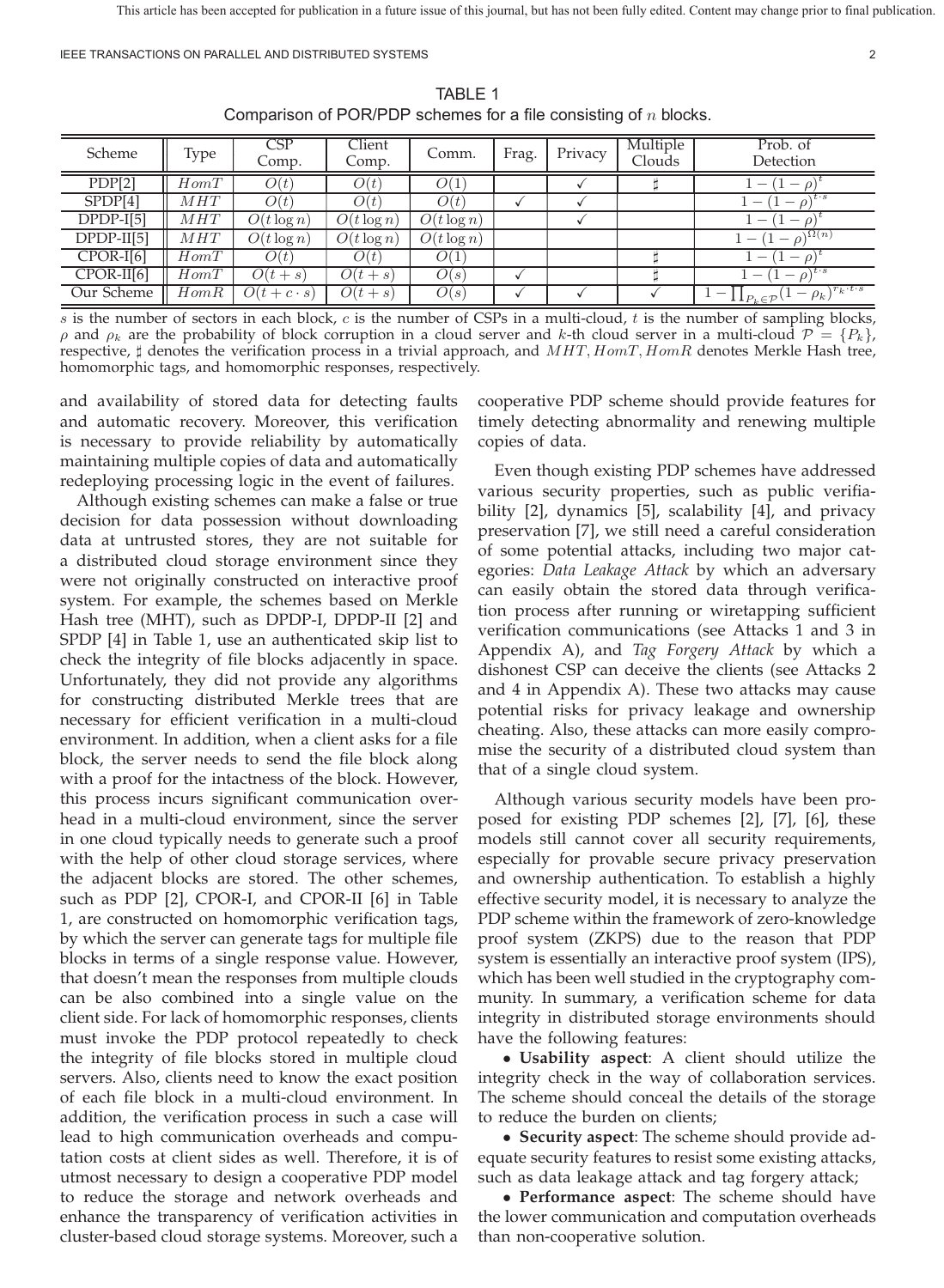**Related Works.** To check the availability and integrity of outsourced data in cloud storages, researchers have proposed two basic approaches called Provable Data Possession (PDP) [2] and Proofs of Retrievability (POR) [3]. Ateniese et al. [2] first proposed the PDP model for ensuring possession of files on untrusted storages and provided an RSA-based scheme for a static case that achieves the  $O(1)$  communication cost. They also proposed a publicly verifiable version, which allows anyone, not just the owner, to challenge the server for data possession. This property greatly extended application areas of PDP protocol due to the separation of data owners and the users. However, these schemes are insecure against replay attacks in dynamic scenarios because of the dependencies on the index of blocks. Moreover, they do not fit for multi-cloud storage due to the loss of homomorphism property in the verification process.

In order to support dynamic data operations, Ateniese et al. developed a dynamic PDP solution called Scalable PDP [4]. They proposed a lightweight PDP scheme based on cryptographic hash function and symmetric key encryption, but the servers can deceive the owners by using previous metadata or responses due to the lack of randomness in the challenges. The numbers of updates and challenges are limited and fixed in advance and users cannot perform block insertions anywhere. Based on this work, Erway et al. [5] introduced two Dynamic PDP schemes with a hash function tree to realize  $O(\log n)$  communication and computational costs for a *n*-block file. The basic scheme, called DPDP-I, retains the drawback of Scalable PDP, and in the 'blockless' scheme, called DPDP-II, the data blocks  $\{m_{i_j}\}_{j\in[1,t]}$  can be leaked by the response of a challenge,  $\tilde{M} = \sum_{j=1}^{t} a_j m_{i_j}$ , where  $a_j$  is a random challenge value. Furthermore, these schemes are also not effective for a multi-cloud environment because the verification path of the challenge block cannot be stored completely in a cloud [8].

Juels and Kaliski [3] presented a POR scheme, which relies largely on preprocessing steps that the client conducts before sending a file to a CSP. Unfortunately, these operations prevent any efficient extension for updating data. Shacham and Waters [6] proposed an improved version of this protocol called Compact POR, which uses homomorphic property to aggregate a proof into  $O(1)$  authenticator value and  $O(t)$  computation cost for  $t$  challenge blocks, but their solution is also static and could not prevent the leakage of data blocks in the verification process. Wang et al. [7] presented a dynamic scheme with  $O(\log n)$  cost by integrating the Compact POR scheme and Merkle Hash Tree (MHT) into the DPDP. Furthermore, several POR schemes and models have been recently proposed including [9], [10]. In [9] Bowers *et al.* introduced a distributed cryptographic system that allows a set of servers to solve the PDP problem. This system is based on an integrity-protected errorcorrecting code (IP-ECC), which improves the security and efficiency of existing tools, like POR. However, a file must be transformed into  $l$  distinct segments with the same length, which are distributed across  $l$ servers. Hence, this system is more suitable for RAID rather than a cloud storage.

**Our Contributions.** In this paper, we address the problem of provable data possession in distributed cloud environments from the following aspects: *high security*, *transparent verification*, and *high performance*. To achieve these goals, we first propose a verification framework for multi-cloud storage along with two fundamental techniques: hash index hierarchy (HIH) and homomorphic verifiable response (HVR).

We then demonstrate that the possibility of constructing a cooperative PDP (CPDP) scheme without compromising data privacy based on modern cryptographic techniques, such as interactive proof system (IPS). We further introduce an effective construction of CPDP scheme using above-mentioned structure. Moreover, we give a security analysis of our CPDP scheme from the IPS model. We prove that this construction is a multi-prover zero-knowledge proof system (MP-ZKPS) [11], which has completeness, knowledge soundness, and zero-knowledge properties. These properties ensure that CPDP scheme can implement the security against *data leakage attack* and *tag forgery attack*.

To improve the system performance with respect to our scheme, we analyze the performance of probabilistic queries for detecting abnormal situations. This probabilistic method also has an inherent benefit in reducing computation and communication overheads. Then, we present an efficient method for the selection of optimal parameter values to minimize the computation overheads of CSPs and the clients' operations. In addition, we analyze that our scheme is suitable for existing distributed cloud storage systems. Finally, our experiments show that our solution introduces very limited computation and communication overheads.

**Organization.** The rest of this paper is organized as follows. In Section 2, we describe a formal definition of CPDP and the underlying techniques, which are utilized in the construction of our scheme. We introduce the details of cooperative PDP scheme for multicloud storage in Section 3. We describes the security and performance evaluation of our scheme in Section 4 and 5, respectively. We discuss the related work in Section and Section 6 concludes this paper.

## **2 STRUCTURE AND TECHNIQUES**

In this section, we present our verification framework for multi-cloud storage and a formal definition of CPDP. We introduce two fundamental techniques for constructing our CPDP scheme: hash index hierarchy (HIH) on which the responses of the clients' challenges computed from multiple CSPs can be com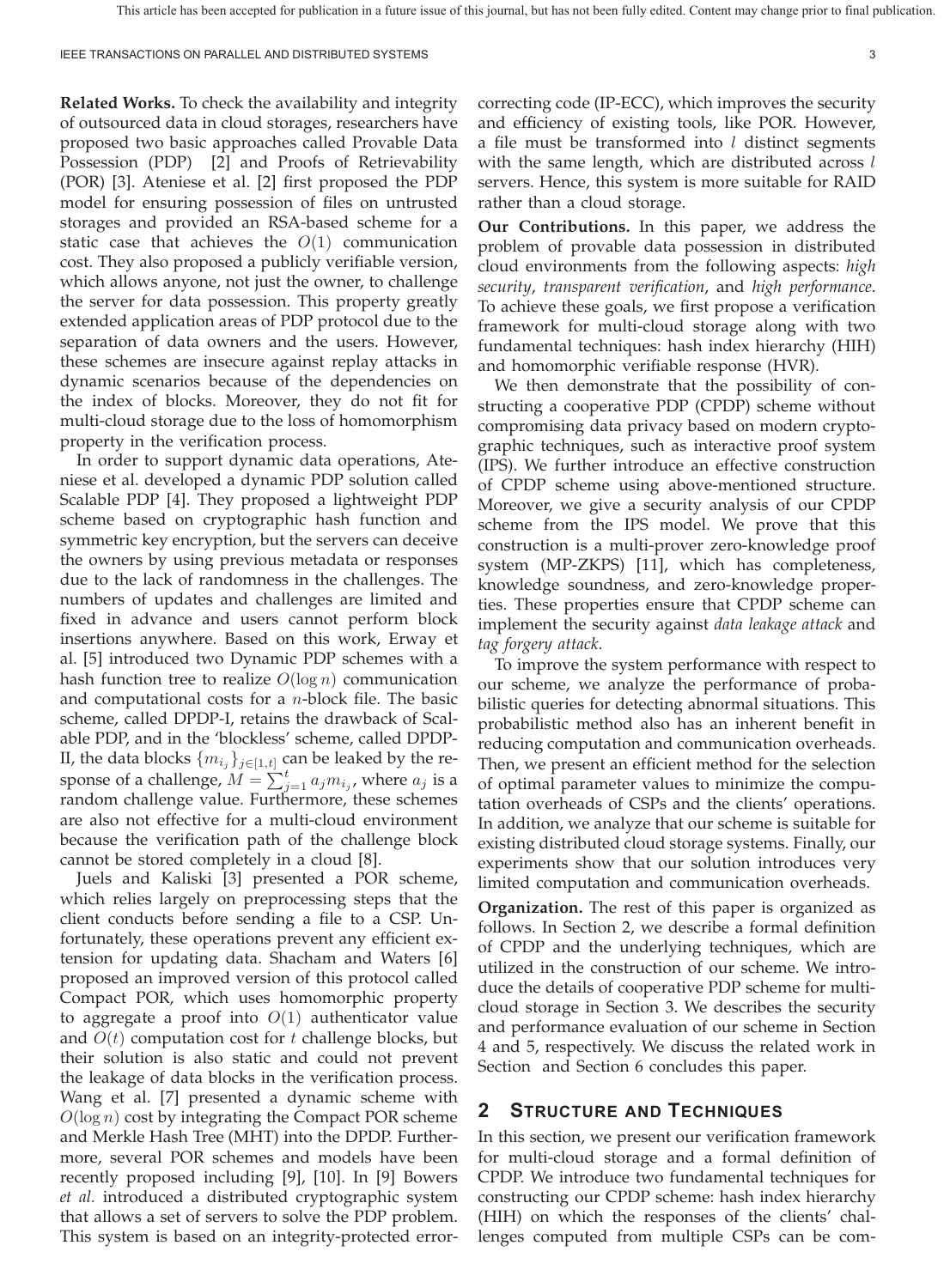bined into a single response as the final result; and homomorphic verifiable response (HVR) which supports distributed cloud storage in a multi-cloud storage and implements an efficient construction of collisionresistant hash function, which can be viewed as a random oracle model in the verification protocol.

## **2.1 Verification Framework for Multi-Cloud**

Although existing PDP schemes offer a publicly accessible remote interface for checking and managing the tremendous amount of data, the majority of existing PDP schemes are incapable to satisfy the inherent requirements from multiple clouds in terms of communication and computation costs. To address this problem, we consider a multi-cloud storage service as illustrated in Figure 1. In this architecture, a data storage service involves three different entities: Clients who have a large amount of data to be stored in multiple clouds and have the permissions to access and manipulate stored data; Cloud Service Providers (CSPs) who work together to provide data storage services and have enough storages and computation resources; and Trusted Third Party (TTP) who is trusted to store verification parameters and offer public query services for these parameters.



Fig. 1. Verification architecture for data integrity.

In this architecture, we consider the existence of multiple CSPs to cooperatively store and maintain the clients' data. Moreover, a cooperative PDP is used to verify the integrity and availability of their stored data in all CSPs. The verification procedure is described as follows: Firstly, a client (data owner) uses the secret key to pre-process a file which consists of a collection of  $n$  blocks, generates a set of public verification information that is stored in TTP, transmits the file and some verification tags to CSPs, and may delete its local copy; Then, by using a verification protocol, the clients can issue a challenge for one CSP to check the integrity and availability of outsourced data with respect to public information stored in TTP.

We neither assume that CSP is trust to guarantee the security of the stored data, nor assume that data owner has the ability to collect the evidence of the CSP's fault after errors have been found. To achieve this goal, a TTP server is constructed as a core trust base on the cloud for the sake of security. We assume the TTP is reliable and independent through the following functions [12]: to setup and maintain the CPDP cryptosystem; to generate and store data owner's public key; and to store the public parameters used to execute the verification protocol in the CPDP scheme. Note that the TTP is not directly involved in the CPDP scheme in order to reduce the complexity of cryptosystem

#### **2.2 Definition of Cooperative PDP**

In order to prove the integrity of data stored in a multi-cloud environment, we define a framework for CPDP based on interactive proof system (IPS) and multi-prover zero-knowledge proof system (MP-ZKPS), as follows:

*Definition 1 (Cooperative-PDP):* A cooperative provable data possession  $S = (KeyGen, TagGen, Proof)$ is a collection of two algorithms ( $KeyGen, TagGen$ ) and an interactive proof system  $Proof$ , as follows:

- $KeyGen(1^{\kappa})$ : takes a security parameter  $\kappa$  as input, and returns a secret key  $sk$  or a public-secret keypair  $(pk, sk)$ ;
- $TagGen(sk, F, P)$ : takes as inputs a secret key  $sk$ , a file F, and a set of cloud storage providers  $P =$  ${P_k}$ , and returns the triples  $(\zeta, \psi, \sigma)$ , where  $\zeta$  is the secret in tags,  $\psi = (u, \mathcal{H})$  is a set of verification parameters *u* and an index hierarchy *H* for  $F$ ,  $\sigma$  =  ${σ<sup>(k)</sup>}P<sub>k</sub>∈p$  denotes a set of all tags,  $σ<sup>(k)</sup>$  is the tag of the fraction  $F^{(k)}$  of F in  $P_k$ ;
- $Proof(P, V)$ : is a protocol of proof of data possession between CSPs ( $\mathcal{P} = \{P_k\}$ ) and a verifier (V), that is,

$$
\left\langle \sum_{P_k \in \mathcal{P}} P_k(F^{(k)}, \sigma^{(k)}) \longleftrightarrow V \right\rangle (pk, \psi)
$$
  
= 
$$
\left\{ \begin{array}{ll} 1 & F = \{F^{(k)}\} \text{ is intact} \\ 0 & F = \{F^{(k)}\} \text{ is changed} \end{array} \right.,
$$

where each  $P_k$  takes as input a file  $F^{(k)}$  and a set of tags  $\sigma^{(k)}$ , and a public key  $pk$  and a set of public parameters  $\psi$  are the common input between P and  $V$ . At the end of the protocol run,  $V$  returns a bit  $\{0|1\}$  denoting false and true. Where,  $\sum_{P_k \in \mathcal{P}}$ denotes cooperative computing in  $P_k \in \mathcal{P}$ .

A trivial way to realize the CPDP is to check the data stored in each cloud one by one, i.e.,

$$
\bigwedge_{P_k \in \mathcal{P}} \langle P_k(F^{(k)}, \sigma^{(k)}) \longleftrightarrow V \rangle (pk, \psi),
$$

where  $\Lambda$  denotes the logical AND operations among the boolean outputs of all protocols  $\langle P_k, V \rangle$  for all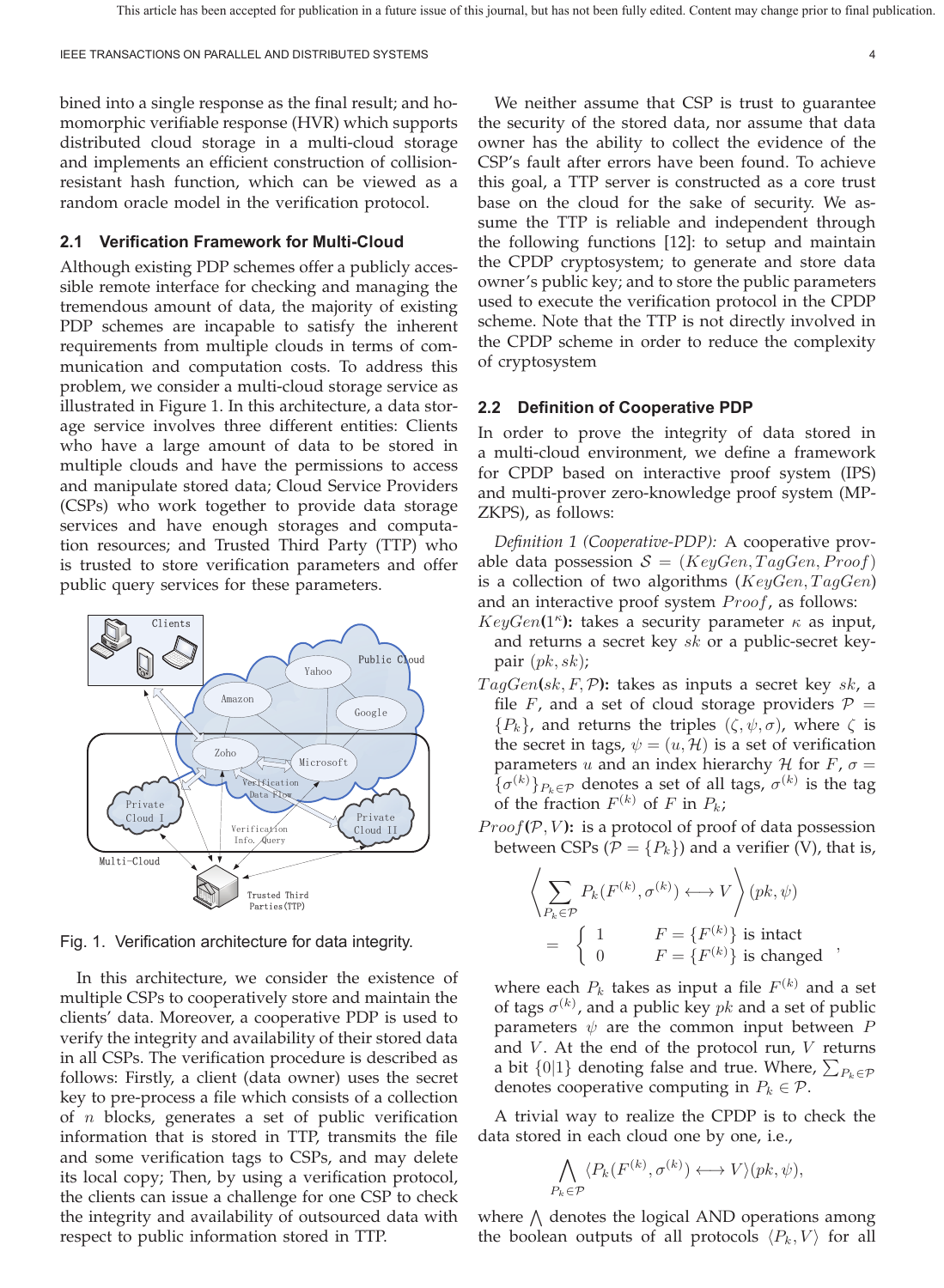$P_k \in \mathcal{P}$ . However, it would cause significant communication and computation overheads for the verifier, as well as a loss of location-transparent. Such a primitive approach obviously diminishes the advantages of cloud storage: scaling arbitrarily up and down ondemand [13]. To solve this problem, we extend above definition by adding an organizer(O), which is one of CSPs that directly contacts with the verifier, as follows:

$$
\left\langle \sum_{P_k \in \mathcal{P}} P_k(F^{(k)}, \sigma^{(k)}) \longleftrightarrow O \longleftrightarrow V \right\rangle (pk, \psi),
$$

where the action of organizer is to initiate and organize the verification process. This definition is consistent with aforementioned architecture, e.g., a client (or an authorized application) is considered as  $V$ , the CSPs are as  $\mathcal{P} = \{P_i\}_{i \in [1,c]}$ , and the Zoho cloud is as the organizer in Figure 1. Often, the organizer is an independent server or a certain CSP in  $P$ . The advantage of this new multi-prover proof system is that it does not make any difference for the clients between multi-prover verification process and singleprover verification process in the way of collaboration. Also, this kind of transparent verification is able to conceal the details of data storage to reduce the burden on clients. For the sake of clarity, we list some used signals in Table 2.

TABLE 2 The signal and its explanation.

| Sig.             | Repression                                                                                |
|------------------|-------------------------------------------------------------------------------------------|
| $\boldsymbol{n}$ | the number of blocks in a file;                                                           |
| S                | the number of sectors in each block;                                                      |
|                  | the number of index coefficient pairs in a query;                                         |
| $\mathfrak{c}$   | the number of clouds to store a file;                                                     |
| F                | the file with $n \times s$ sectors, i.e., $F = \{m_{i,j}\}_{j \in [1,s]}^{i \in [1,n]}$ . |
| $\sigma$         | the set of tags, i.e., $\sigma = {\sigma_i}_{i \in [1, n]}$ ;                             |
| Ο                | the set of index-coefficient pairs, i.e., $Q = \{(i, v_i)\};$                             |
|                  | the response for the challenge $Q$ .                                                      |

#### **2.3 Hash Index Hierarchy for CPDP**

To support distributed cloud storage, we illustrate a representative architecture used in our cooperative PDP scheme as shown in Figure 2. Our architecture has a hierarchy structure which resembles a natural representation of file storage. This hierarchical structure  $H$  consists of three layers to represent relationships among all blocks for stored resources. They are described as follows:

- 1) **Express Layer**: offers an abstract representation of the stored resources;
- 2) **Service Layer**: offers and manages cloud storage services; and
- 3) **Storage Layer**: realizes data storage on many physical devices.

We make use of this simple hierarchy to organize data blocks from multiple CSP services into a largesize file by shading their differences among these cloud storage systems. For example, in Figure 2 the resources in Express Layer are split and stored into three CSPs, that are indicated by different colors, in Service Layer. In turn, each CSP fragments and stores the assigned data into the storage servers in Storage Layer. We also make use of colors to distinguish different CSPs. Moreover, we follow the logical order of the data blocks to organize the Storage Layer. This architecture also provides special functions for data storage and management, e.g., there may exist overlaps among data blocks (as shown in dashed boxes) and discontinuous blocks but these functions may increase the complexity of storage management.



Fig. 2. Index-hash hierarchy of CPDP model.

In storage layer, we define a common fragment structure that provides probabilistic verification of data integrity for outsourced storage. The fragment structure is a data structure that maintains a set of block-tag pairs, allowing searches, checks and updates in  $O(1)$  time. An instance of this structure is shown in storage layer of Figure 2: an outsourced file  $F$  is split into *n* blocks  $\{m_1, m_2, \cdots, m_n\}$ , and each block  $m_i$  is split into *s* sectors  $\{m_{i,1}, m_{i,2}, \cdots, m_{i,s}\}$ . The fragment structure consists of *n* block-tag pair  $(m_i, \sigma_i)$ , where  $\sigma_i$  is a signature tag of block  $m_i$  generated by a set of secrets  $\tau = (\tau_1, \tau_2, \cdots, \tau_s)$ . In order to check the data integrity, the fragment structure implements probabilistic verification as follows: given a random chosen challenge (or query)  $Q = \{(i, v_i)\}_{i \in_R I}$ , where I is a subset of the block indices and  $v_i$  is a random coefficient. There exists an efficient algorithm to produce a constant-size response  $(\mu_1, \mu_2, \cdots, \mu_s, \sigma')$ , where  $\mu_i$  comes from all  $\{m_{k,i}, v_k\}_{k \in I}$  and  $\sigma'$  is from all  $\{\sigma_k, v_k\}_{k \in I}$ .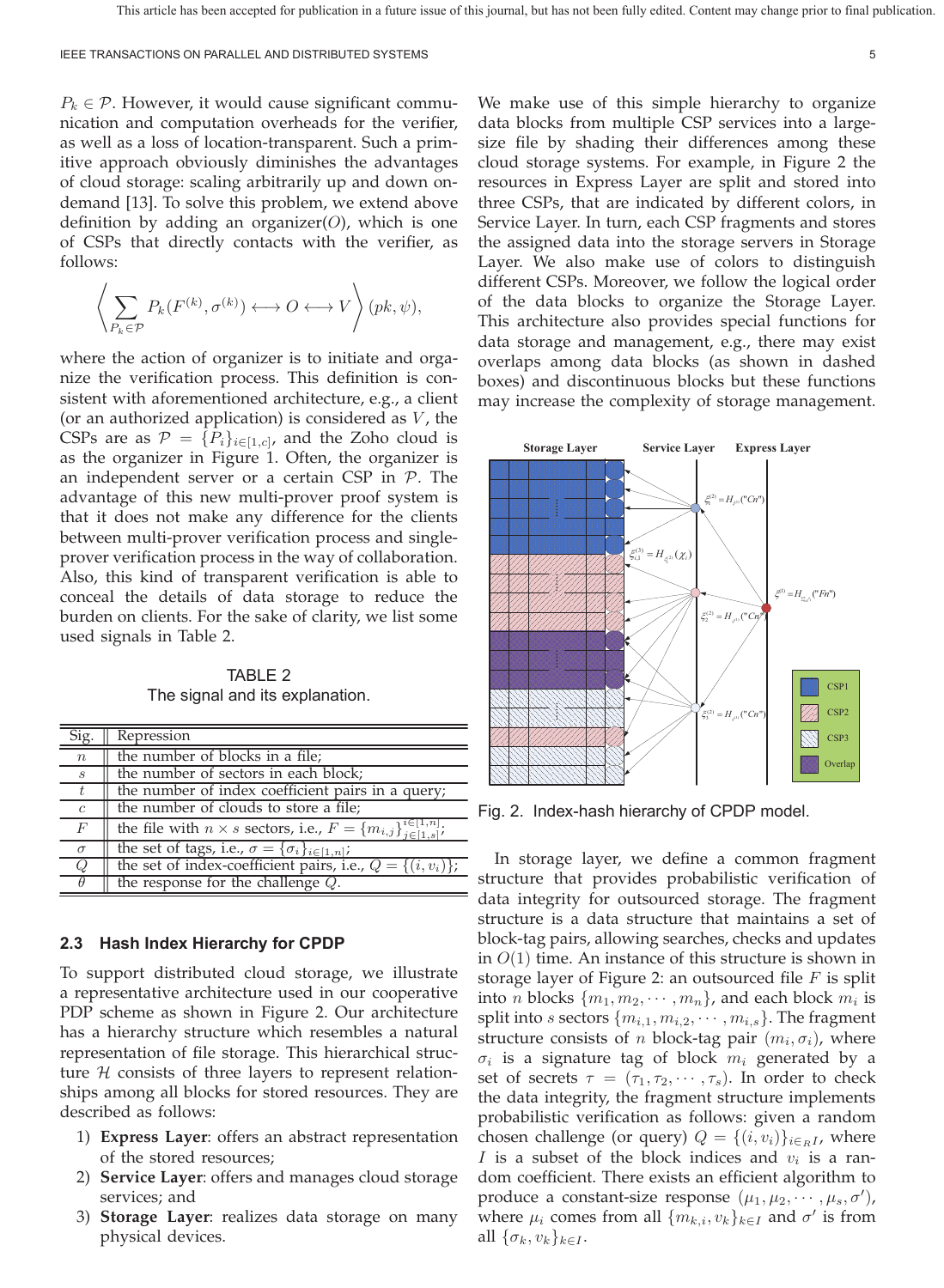Given a collision-resistant hash function  $H_k(\cdot)$ , we make use of this architecture to construct a Hash Index Hierarchy  $H$  (viewed as a random oracle), which is used to replace the common hash function in prior PDP schemes, as follows:

- 1) **Express layer:** given *s* random  ${\{\tau_i\}}_{i=1}^s$  and the file name  $F_n$ , sets  $\xi^{(1)} = H_{\sum_{i=1}^s \tau_i}(F_n)$  and makes it public for verification but makes  $\{\tau_i\}_{i=1}^s$  secret;
- 2) **Service layer:** given the  $\xi^{(1)}$  and the cloud name  $C_k$ , sets  $\xi_k^{(2)} = H_{\xi^{(1)}}(C_k)$ ;
- 3) **Storage layer:** given the  $\xi^{(2)}$ , a block number *i*, and its index record  $\chi_i = \text{``}B_i||V_i||R_i\text{''}$  , sets  $\xi_{i,k}^{(3)} =$  $H_{\xi_k^{(2)}}(\chi_i)$ , where  $B_i$  is the sequence number of a block,  $V_i$  is the updated version number, and  $R_i$ is a random integer to avoid collision.

As a virtualization approach, we introduce a simple index-hash table  $\chi = {\chi_i}$  to record the changes of file blocks as well as to generate the hash value of each block in the verification process. The structure of  $\chi$  is similar to the structure of file block allocation table in file systems. The index-hash table consists of serial number, block number, version number, random integer, and so on. Different from the common index table, we assure that all records in our index table differ from one another to prevent forgery of data blocks and tags. By using this structure, especially the index records  $\{\chi_i\}$ , our CPDP scheme can also support dynamic data operations [8].

The proposed structure can be readily incorperated into MAC-based, ECC or RSA schemes [2], [6]. These schemes, built from collision-resistance signatures (see Section 3.1) and the random oracle model, have the shortest query and response with public verifiability. They share several common characters for the implementation of the CPDP framework in the multiple clouds: 1) a file is split into  $n \times s$  sectors and each block (*s* sectors) corresponds to a tag, so that the storage of signature tags can be reduced by the increase of  $s$ ; 2) a verifier can verify the integrity of file in random sampling approach, which is of utmost importance for large files; 3) these schemes rely on homomorphic properties to aggregate data and tags into a constantsize response, which minimizes the overhead of network communication; and 4) the hierarchy structure provides a virtualization approach to conceal the storage details of multiple CSPs.

#### **2.4 Homomorphic Verifiable Response for CPDP**

A homomorphism is a map  $f : \mathbb{P} \to \mathbb{Q}$  between two groups such that  $f(g_1 \oplus g_2) = f(g_1) \otimes f(g_2)$  for all  $g_1, g_2 \in \mathbb{P}$ , where  $\oplus$  denotes the operation in  $\mathbb{P}$  and ⊗ denotes the operation in ℚ. This notation has been used to define Homomorphic Verifiable Tags (HVTs) in [2]: Given two values  $\sigma_i$  and  $\sigma_j$  for two messages  $m_i$  and  $m_j$ , anyone can combine them into a value  $\sigma'$  corresponding to the sum of the messages  $m_i + \sigma'$  $m_i$ . When provable data possession is considered as a challenge-response protocol, we extend this notation to the concept of Homomorphic Verifiable Responses (HVR), which is used to integrate multiple responses from the different CSPs in CPDP scheme as follows:

*Definition 2 (Homomorphic Verifiable Response):* A response is called homomorphic verifiable response in a PDP protocol, if given two responses  $\theta_i$  and  $\theta_j$  for two challenges  $Q_i$  and  $Q_i$  from two CSPs, there exists an efficient algorithm to combine them into a response  $\theta$ corresponding to the sum of the challenges  $Q_i \bigcup Q_j$ .

Homomorphic verifiable response is the key technique of CPDP because it not only reduces the communication bandwidth, but also conceals the location of outsourced data in the distributed cloud storage environment.

## **3 COOPERATIVE PDP SCHEME**

In this section, we propose a CPDP scheme for multicloud system based on the above-mentioned structure and techniques. This scheme is constructed on collision-resistant hash, bilinear map group, aggregation algorithm, and homomorphic responses.

### **3.1 Notations and Preliminaries**

Let  $\mathbb{H} = \{H_k\}$  be a family of hash functions  $H_k$ :  $\{0,1\}^n \rightarrow \{0,1\}^*$  index by  $k \in \mathcal{K}$ . We say that algorithm A has advantage  $\epsilon$  in breaking collisionresistance of H if  $Pr[\mathcal{A}(k) = (m_0, m_1) : m_0 \neq$  $m_1, H_k(m_0) = H_k(m_1) \geq \epsilon$ , where the probability is over the random choices of  $k \in \mathcal{K}$  and the random bits of  $A$ . So that, we have the following definition.

*Definition 3 (Collision-Resistant Hash):* A hash family  $\mathbb H$  is  $(t, \epsilon)$ -collision-resistant if no *t*-time adversary has advantage at least  $\epsilon$  in breaking collisionresistance of ℍ.

We set up our system using bilinear pairings proposed by Boneh and Franklin [14]. Let G and  $\mathbb{G}_T$  be two multiplicative groups using elliptic curve conventions with a large prime order  $p$ . The function  $e$  is a computable bilinear map  $e : \mathbb{G} \times \mathbb{G} \to \mathbb{G}_T$  with the following properties: for any  $G, H \in \mathbb{G}$  and all  $a, b \in \mathbb{Z}_p$ , we have 1) Bilinearity:  $e([a]G, [b]H) = e(G, H)^{ab}$ ; 2) Non-degeneracy:  $e(G, H) \neq 1$  unless G or  $H = 1$ ; and 3) Computability:  $e(G, H)$  is efficiently computable.

*Definition 4 (Bilinear Map Group System):* A bilinear map group system is a tuple  $\mathbb{S} = \langle p, \mathbb{G}, \mathbb{G}_T, e \rangle$  composed of the objects as described above.

#### **3.2 Our CPDP Scheme**

In our scheme (see Fig 3), the manager first runs algorithm  $KeyGen$  to obtain the public/private key pairs for CSPs and users. Then, the clients generate the tags of outsourced data by using  $TagGen$ . Anytime, the protocol  $Proof$  is performed by a 5-move interactive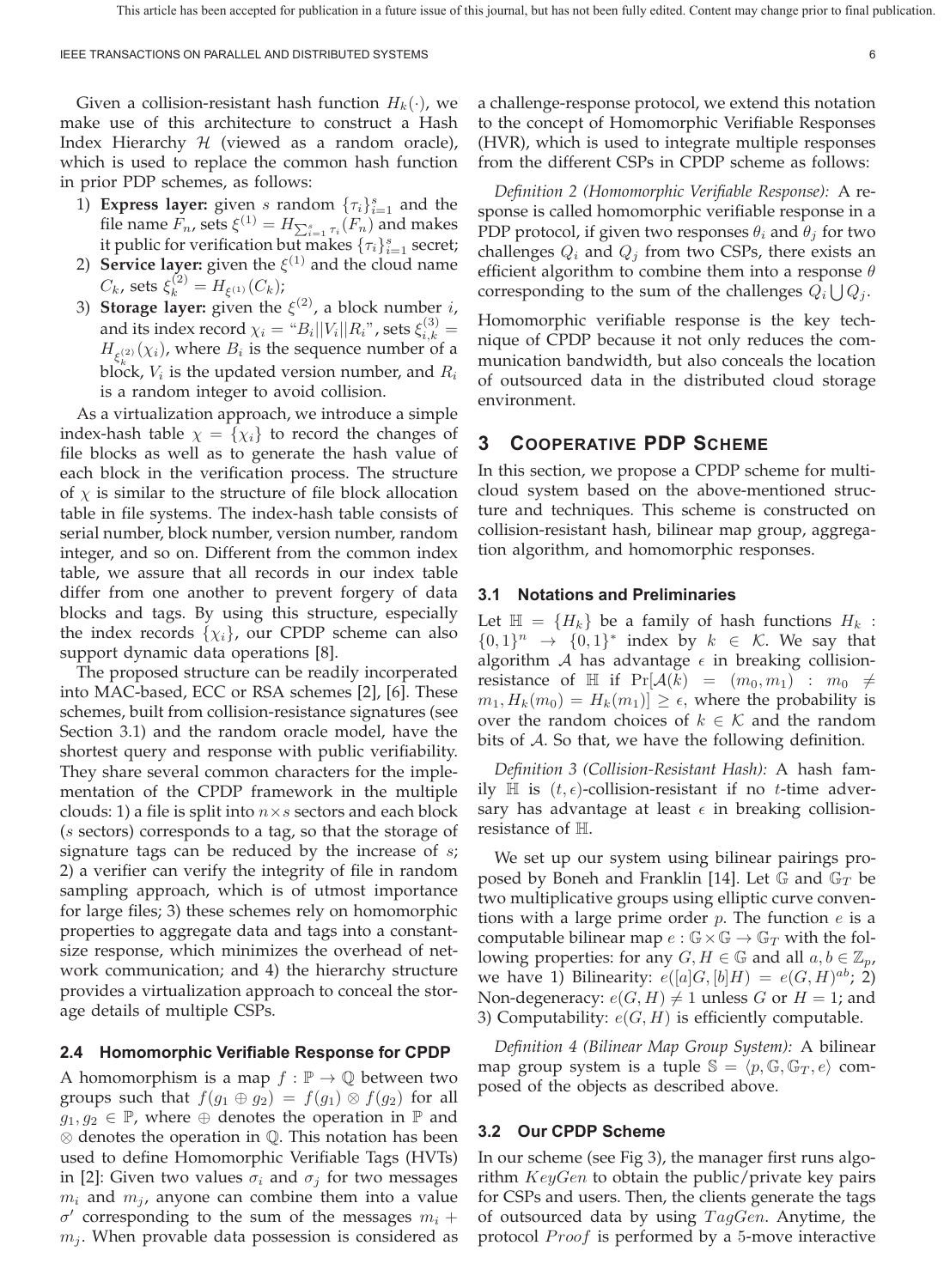#### IEEE TRANSACTIONS ON PARALLEL AND DISTRIBUTED SYSTEMS 7

**KeyGen(1<sup>***k***</sup>):** Let  $\mathbb{S} = (p, \mathbb{G}, \mathbb{G}_T, e)$  be a bilinear map group system with randomly selected generators  $q, h \in \mathbb{G}$ , where  $\mathbb{G}, \mathbb{G}_T$  are two bilinear groups of a large prime order  $p$ ,  $|p| = O(\kappa)$ . Makes a hash function  $H_k(\cdot)$  public. For a CSP, chooses a random number  $s \in_R \mathbb{Z}_p$  and computes  $S = g^s \in \mathbb{G}$ . Thus,  $sk_p = s$  and  $pk_p = (g, S)$ . For a user, chooses two random numbers  $\alpha, \beta \in_R \mathbb{Z}_p$  and sets  $sk_u = (\alpha, \beta)$  and  $pk_u = (g, h, H_1 = h^\alpha, H_2 = h^\beta)$ .

**TagGen(** $sk, F, \mathcal{P}$ ): Splits F into  $n \times s$  sectors  $\{m_{i,j}\}_{i \in [1,n], j \in [1,s]} \in \mathbb{Z}_p^{n \times s}$ . Chooses s random  $\tau_1, \dots, \tau_s \in \mathbb{Z}_p$  as the secret of this file and computes  $u_i = g^{\tau_i} \in \mathbb{G}$  for  $i \in [1, s]$ . Constructs the index table  $\chi = {\chi_i}_{i=1}^n$  and fills out the record  $\chi_i$ <sup>a</sup> in  $\chi$  for  $i \in [1, n]$ , then calculates the tag for each block  $m_i$  as

$$
\begin{cases}\n\xi^{(1)} \leftarrow H_{\sum_{i=1}^s \tau_i}(F_n), & \xi_k^{(2)} \leftarrow H_{\xi^{(1)}}(C_k), \\
\xi_{i,k}^{(3)} \leftarrow H_{\xi_k^{(2)}}(\chi_i), & \sigma_{i,k} \leftarrow (\xi_{i,k}^{(3)})^{\alpha} \cdot (\prod_{j=1}^s u_j^{m_{i,j}})^{\beta},\n\end{cases}
$$

where  $F_n$  is the file name and  $C_k$  is the CSP name of  $P_k \in \mathcal{P}$ . And then stores  $\psi = (u, \xi^{(1)}, \chi)$  into TTP, and  $\sigma_k = {\sigma_{i,j}}_{\forall j=k}$  to  $P_k \in \mathcal{P}$ , where  $u = (u_1, \dots, u_s)$ . Finally, the data owner saves the secret  $\zeta = (\tau_1, \dots, \tau_s)$ .

**Proof(** $P$ ,  $V$ ): This is a 5-move protocol among the Provers ( $P = \{P_i\}_{i \in [1,c]}$ ), an organizer (O), and a Verifier ( $V$ ) with the common input  $(pk, \psi)$ , which is stored in TTP, as follows:

- 1) **Commitment**( $O \to V$ ): the organizer chooses a random  $\gamma \in_R \mathbb{Z}_p$  and sends  $H'_1 = H_1^{\gamma}$  to the verifier;
- 2) **Challenge1**( $O \leftarrow V$ ): the verifier chooses a set of challenge index-coefficient pairs  $Q = \{(i, v_i)\}_{i \in I}$  and sends Q to the organizer, where I is a set of random indexes in [1, n] and  $v_i$  is a random integer in  $\mathbb{Z}_p^*$ ;
- 3) **Challenge2**( $P \leftarrow O$ ): the organizer forwards  $Q_k = \{(i, v_i)\}_{m_i \in P_k} \subseteq Q$  to each  $P_k$  in  $P$ ;
- 4) **Response1**( $P \to O$ ):  $P_k$  chooses a random  $r_k \in \mathbb{Z}_p$  and s random  $\lambda_{j,k} \in \mathbb{Z}_p$  for  $j \in [1, s]$ , and calculates a response

$$
\sigma'_k \leftarrow S^{r_k} \cdot \prod_{(i,v_i)\in Q_k} \sigma_i^{v_i}, \quad \mu_{j,k} \leftarrow \lambda_{j,k} + \sum_{(i,v_i)\in Q_k} v_i \cdot m_{i,j}, \quad \pi_{j,k} \leftarrow e(u_j^{\lambda_{j,k}}, H_2),
$$

where  $\mu_k = {\mu_{j,k}}_{j \in [1,s]}$  and  $\pi_k = \prod_{j=1}^s \pi_{j,k}$ . Let  $\eta_k \leftarrow g^{r_k} \in \mathbb{G}$ , each  $P_k$  sends  $\theta_k = (\pi_k, \sigma'_k, \mu_k, \eta_k)$  to the organizer;

5) **Response2**( $O \to V$ ): After receiving all responses from  $\{P_i\}_{i\in[1,c]}$ , the organizer aggregates  $\{\theta_k\}_{P_k\in\mathcal{P}}$  into a final response  $\theta$  as

$$
\left\langle \leftarrow \left( \prod_{P_k \in \mathcal{P}} \sigma'_k \cdot \eta_k^{-s} \right)^{\gamma}, \quad \mu'_j \leftarrow \sum_{P_k \in \mathcal{P}} \gamma \cdot \mu_{j,k}, \quad \pi' \leftarrow \left( \prod_{P_k \in \mathcal{P}} \pi_k \right)^{\gamma}.
$$
 (1)

Let  $\mu' = {\mu'_j}_{j \in [1,s]}$ . The organizer sends  $\theta = (\pi', \sigma', \mu')$  to the verifier.

**Verification**: Now the verifier can check whether the response was correctly formed by checking that

$$
\pi' \cdot e(\sigma', h) \stackrel{?}{=} e\left(\prod_{(i, v_i) \in Q} H_{\xi_k^{(2)}}(\chi_i)^{v_i}, H_1'\right) \cdot e\left(\prod_{j=1}^s u_j^{\mu'_j}, H_2\right).
$$
\n(2)

*a*. For  $\chi_i = {}^u B_i$ ,  $V_i$ ,  $R_i$ " in Section 2.3, we can set  $\chi_i = (B_i = i, V_i = 1, R_i \in_R \{0, 1\}^*)$  at initial stage of CPDP scheme.

## Fig. 3. Cooperative Provable Data Possession for Multi-Cloud Storage.

 $\sigma'$ 

proof protocol between a verifier and more than one CSP, in which CSPs need not to interact with each other during the verification process, but an organizer is used to organize and manage all CSPs.

This protocol can be described as follows: 1) the organizer initiates the protocol and sends a commitment to the verifier; 2) the verifier returns a challenge set of random index-coefficient pairs  $Q$  to the organizer; 3) the organizer relays them into each  $P_i$  in  $P$  according to the exact position of each data block; 4) each  $P_i$ returns its response of challenge to the organizer; and 5) the organizer synthesizes a final response from received responses and sends it to the verifier. The above process would guarantee that the verifier accesses files without knowing on which CSPs or in what geographical locations their files reside.

In contrast to a single CSP environment, our scheme differs from the common PDP scheme in two aspects:

1) Tag aggregation algorithm: In stage of commitment, the organizer generates a random  $\gamma \in_R \mathbb{Z}_p$ and returns its commitment  $H'_1$  to the verifier. This assures that the verifier and CSPs do not obtain the value of  $\gamma$ . Therefore, our approach guarantees only the organizer can compute the final  $\sigma'$  by using  $\gamma$  and  $\sigma'_{k}$  received from CSPs.

After  $\sigma'$  is computed, we need to transfer it to the organizer in stage of "Response1". In order to ensure the security of transmission of data tags, our scheme employs a new method, similar to the ElGamal encryption, to encrypt the combination of tags  $\prod_{(i,v_i)\in Q_k} \sigma_i^{v_i}$ , that is, for  $sk = s \in \mathbb{Z}_p$  and  $pk = (g, S = g<sup>s</sup>) \in \mathbb{G}^{2}$ , the cipher of message m is  $C = (C_1 = g^r, C_2 = m \cdot S^r)$  and its decryption is performed by  $m = C_2 \cdot C_1^{-s}$ . Thus, we hold the equation

$$
\begin{array}{rcl} \sigma' & = & \displaystyle \left( \prod_{P_k \in \mathcal{P}} \frac{\sigma'_k}{\eta^s_k} \right)^\gamma = \left( \prod_{P_k \in \mathcal{P}} \frac{S^{r_k} \cdot \prod_{(i,v_i) \in Q_k} \sigma_i^{v_i}}{\eta^s_k} \right)^\gamma \\ & = & \displaystyle \left( \prod_{P_k \in \mathcal{P}} \cdot \prod_{(i,v_i) \in Q_k} \sigma_i^{v_i} \right)^\gamma = \prod_{(i,v_i) \in Q} \sigma_i^{v_i \cdot \gamma}. \end{array}
$$

2) Homomorphic responses: Because of the homomorphic property, the responses computed from CSPs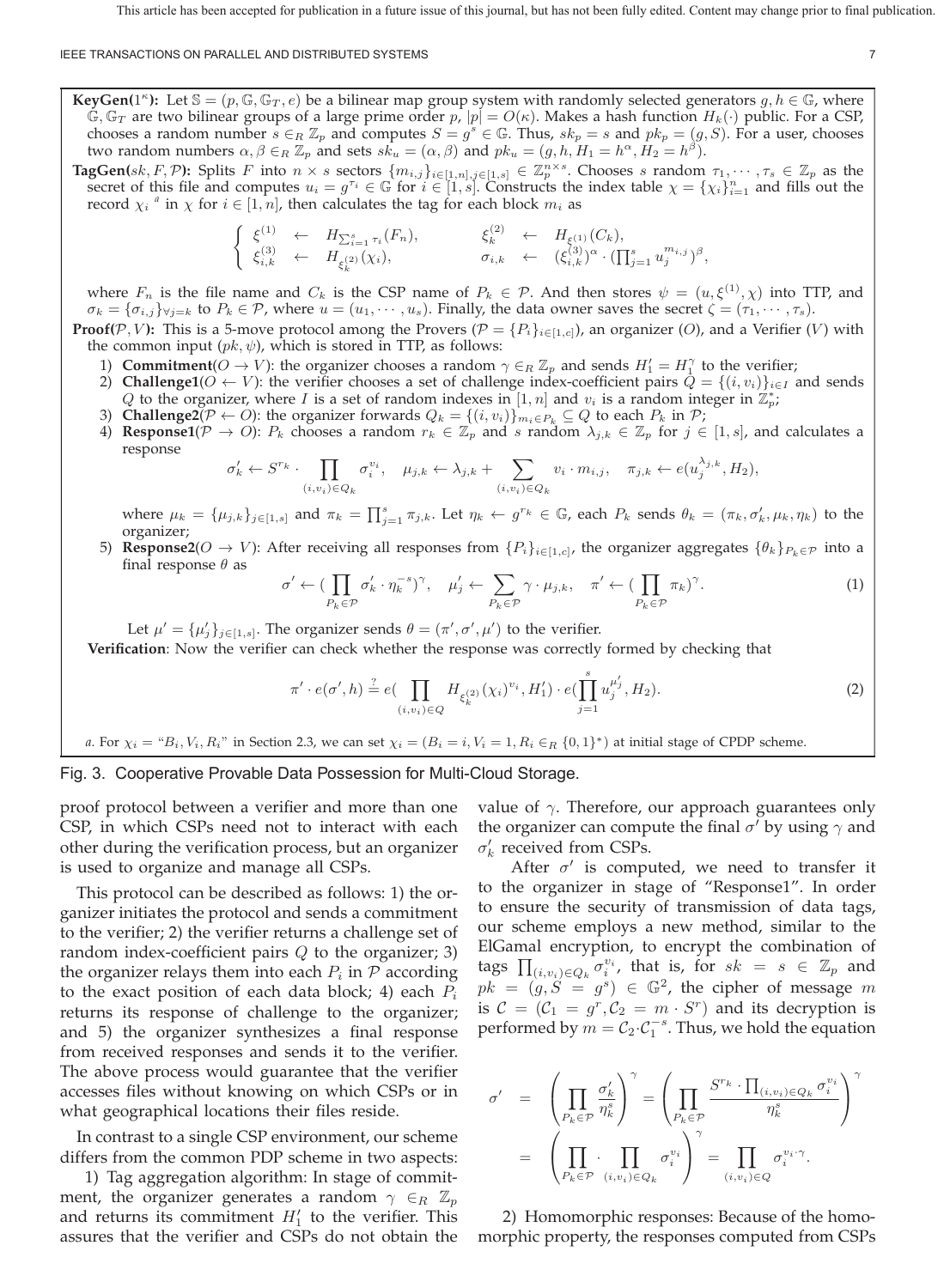in a multi-cloud can be combined into a single final response as follows: given a set of  $\theta_k = (\pi_k, \sigma'_k, \mu_k, \eta_k)$ received from  $P_k$ , let  $\lambda_j = \sum_{P_k \in \mathcal{P}} \lambda_{j,k}$ , the organizer can compute

$$
\mu'_{j} = \sum_{P_{k} \in \mathcal{P}} \gamma \cdot \mu_{j,k} = \sum_{P_{k} \in \mathcal{P}} \gamma \cdot \left(\lambda_{j,k} + \sum_{(i,v_{i}) \in Q_{k}} v_{i} \cdot m_{i,j}\right)
$$
  
\n
$$
= \sum_{P_{k} \in \mathcal{P}} \gamma \cdot \lambda_{j,k} + \gamma \cdot \sum_{P_{k} \in \mathcal{P}} \sum_{(i,v_{i}) \in Q_{k}} v_{i} \cdot m_{i,j}
$$
  
\n
$$
= \gamma \cdot \sum_{P_{k} \in \mathcal{P}} \lambda_{j,k} + \gamma \cdot \sum_{(i,v_{i}) \in Q} v_{i} \cdot m_{i,j}
$$
  
\n
$$
= \gamma \cdot \lambda_{j} + \gamma \cdot \sum_{(i,v_{i}) \in Q} v_{i} \cdot m_{i,j}.
$$

The commitment of  $\lambda_i$  is also computed by

$$
\begin{array}{lcl} \pi' & = & \displaystyle (\prod_{P_k \in \mathcal{P}} \pi_k)^\gamma = (\prod_{P_k \in \mathcal{P}} \prod_{j=1}^s \pi_{j,k})^\gamma \\ & = & \displaystyle \prod_{j=1}^s \prod_{P_k \in \mathcal{P}} e(u_j^{\lambda_{j,k}},H_2)^\gamma \\ & = & \displaystyle \prod_{j=1}^s e(u_j^{\sum_{P_k \in \mathcal{P}} \lambda_{j,k}},H_2^\gamma) = \prod_{j=1}^s e(u_j^{\lambda_j},H_2'). \end{array}
$$

It is obvious that the final response  $\theta$  received by the verifiers from multiple CSPs is same as that in one simple CSP. This means that our CPDP scheme is able to provide a transparent verification for the verifiers. Two response algorithms, Response1 and Response2, comprise an HVR: Given two responses  $\theta_i$  and  $\theta_j$ for two challenges  $Q_i$  and  $Q_j$  from two CSPs, i.e.,  $\theta_i = Respose1(Q_i, \{m_k\}_{k \in I_i}, \{\sigma_k\}_{k \in I_i})$ , there exists an efficient algorithm to combine them into a final response  $\theta$  corresponding to the sum of the challenges  $Q_i\bigcup Q_j$ , that is,

$$
\begin{array}{rcl} \theta & = & Respose1\left(Q_i \bigcup Q_j, \{m_k\}_{k \in I_i \bigcup I_j}, \{\sigma_k\}_{k \in I_i \bigcup I_j}\right) \\ & = & Respose2(\theta_i, \theta_j). \end{array}
$$

For multiple CSPs, the above equation can be extended to  $\theta = Response2(\{\theta_k\}_{P_k \in \mathcal{P}})$ . More importantly, the HVR is a pair of values  $\theta = (\pi, \sigma, \mu)$ , which has a constant-size even for different challenges.

## **4 SECURITY ANALYSIS**

We give a brief security analysis of our CPDP construction. This construction is directly derived from multi-prover zero-knowledge proof system (MP-ZKPS), which satisfies following properties for a given assertion  $L$ :

1) **Completeness**: whenever  $x \in L$ , there exists a strategy for the provers that convinces the verifier that this is the case;

2) **Soundness**: whenever  $x \notin L$ , whatever strategy the provers employ, they will not convince the verifier that  $x \in L$ ;

3) **Zero-knowledge**: no cheating verifier can learn anything other than the veracity of the statement.

According to existing IPS research [15], these properties can protect our construction from various attacks, such as data leakage attack (privacy leakage), tag forgery attack (ownership cheating), etc. In details, the security of our scheme can be analyzed as follows:

#### **4.1 Collision resistant for index-hash hierarchy**

In our CPDP scheme, the collision resistant of indexhash hierarchy is the basis and prerequisite for the security of whole scheme, which is described as being secure in the *random oracle model*. Although the hash function is collision resistant, a successful hash collision can still be used to produce a forged tag when the same hash value is reused multiple times, e.g., a legitimate client modifies the data or repeats to insert and delete data blocks of outsourced data. To avoid the hash collision, the hash value  $\xi_{i,k}^{(3)}$ , which is used to generate the tag  $\sigma_i$  in CPDP scheme, is computed from the set of values  $\{\tau_i\}, F_n, C_k, \{\chi_i\}$ . As long as there exists one bit difference in these data, we can avoid the hash collision. As a consequence, we have the following theorem (see Appendix B):

*Theorem 1 (Collision Resistant):* The index-hash hierarchy in CPDP scheme is collision resistant, even if the client generates  $\sqrt{2p \cdot \ln \frac{1}{1-\varepsilon}}$  files with the same file name and cloud name, and the client repeats  $\sqrt{2^{L+1} \cdot \ln \frac{1}{1-\varepsilon}}$  times to modify, insert and delete data blocks, where the collision probability is at least  $\varepsilon$ ,  $\tau_i \in \mathbb{Z}_p$ , and  $|R_i| = L$  for  $R_i \in \chi_i$ .

#### **4.2 Completeness property of verification**

In our scheme, the completeness property implies public verifiability property, which allows anyone, not just the client (data owner), to challenge the cloud server for *data integrity* and *data ownership* without the need for any secret information. First, for every available data-tag pair  $(F, \sigma) \in TagGen(sk, F)$  and a random challenge  $Q = (i, v_i)_{i \in I}$ , the verification protocol should be completed with success probability according to the Equation (3), that is,

$$
\Pr\left[\left\langle \sum_{P_k \in \mathcal{P}} P_k(F^{(k)}, \sigma^{(k)}) \leftrightarrow O \leftrightarrow V \right\rangle(pk, \psi) = 1\right] = 1.
$$

In this process, anyone can obtain the owner's public key  $pk = (g, h, H_1 = h^{\alpha}, H_2 = h^{\beta})$  and the corresponding file parameter  $\psi = (u, \xi^{(1)}, \chi)$  from TTP to execute the verification protocol, hence this is a public verifiable protocol. Moreover, for different owners, the secrets  $\alpha$  and  $\beta$  hidden in their public key  $pk$  are also different, determining that a success verification can only be implemented by the real owner's public key. In addition, the parameter  $\psi$  is used to store the file-related information, so an owner can employ a unique public key to deal with a large number of outsourced files.

### **4.3 Zero-knowledge property of verification**

The CPDP construction is in essence a Multi-Prover Zero-knowledge Proof (MP-ZKP) system [11], which can be considered as an extension of the notion of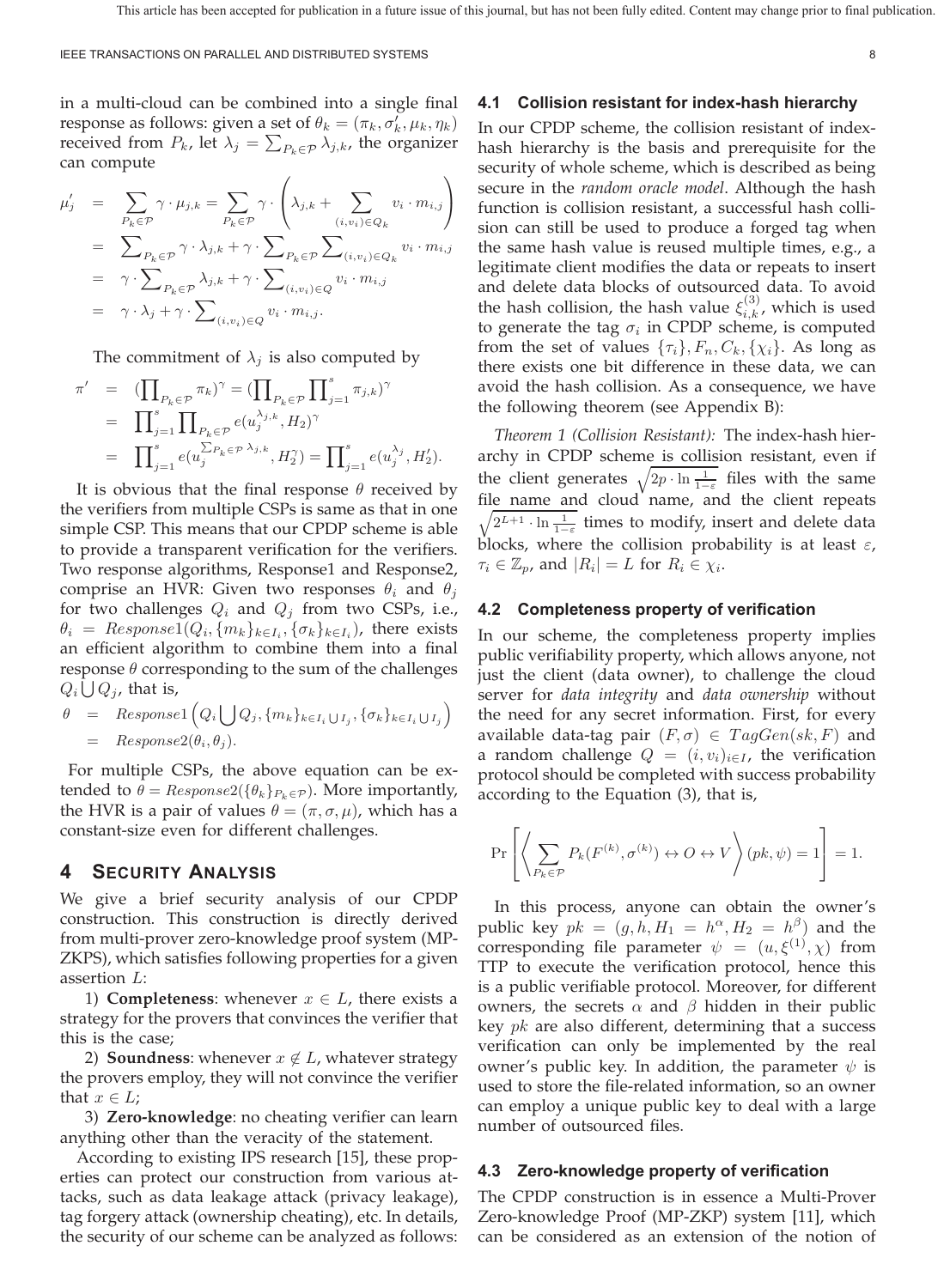IEEE TRANSACTIONS ON PARALLEL AND DISTRIBUTED SYSTEMS 9

$$
\pi' \cdot e(\sigma', h) = \prod_{j=1}^{s} e(u_j^{\lambda_j}, H_2') \cdot e(\prod_{(i, v_i) \in Q} \sigma_i^{v_i \cdot \gamma}, h)
$$
\n
$$
= \prod_{j=1}^{s} e(u_j^{\lambda_j}, H_2') \cdot e(\prod_{(i, v_i) \in Q} ((\xi_{i,k}^{(3)})^{\alpha} \cdot (\prod_{j=1}^{s} u_j^{m_{i,j}})^{\beta})^{v_i \cdot \gamma}, h)
$$
\n
$$
= \prod_{j=1}^{s} e(u_j^{\gamma \cdot \lambda_j}, H_2) \cdot e(\prod_{(i, v_i) \in Q} (\xi_i^{(3)})^{v_i}, h)^{\alpha \gamma} \cdot e(\prod_{j=1}^{s} u_j^{(i, v_i) \in Q}^{\gamma m_{i,j} v_i}, h^{\beta})
$$
\n
$$
= e(\prod_{(i, v_i) \in Q} (\xi_i^{(3)})^{v_i}, H_1') \cdot \prod_{j=1}^{s} e(u_j^{\mu_j'}, H_2).
$$
\n(3)

an interactive proof system (IPS). Roughly speaking, in the scenario of MP-ZKP, a polynomial-time bounded verifier interacts with several provers whose computational powers are unlimited. According to a *Simulator* model, in which every cheating verifier has a simulator that can produce a transcript that "looks like" an interaction between a honest prover and a cheating verifier, we can prove our CPDP construction has Zero-knowledge property (see Appendix C):

*Theorem 2 (Zero-Knowledge Property):* The verification protocol  $Proof(P, V)$  in CPDP scheme is a computational zero-knowledge system under a simulator model, that is, for every probabilistic polynomial-time interactive machine  $V^*$ , there exists a probabilistic polynomial-time algorithm  $S^*$  such that the ensembles  $View(\langle \sum_{P_k \in \mathcal{P}} P_k(F^{(k)}, \sigma^{(k)}) \leftrightarrow O \leftrightarrow V^* \rangle (pk, \psi))$ and  $S^*(pk, \psi)$  are computationally indistinguishable.

Zero-knowledge is a property that achieves the CSPs' robustness against attempts to gain knowledge by interacting with them. For our construction, we make use of the zero-knowledge property to preserve the privacy of data blocks and signature tags. Firstly, randomness is adopted into the CSPs' responses in order to resist the *data leakage attacks* (see Attacks 1 and 3 in Appendix A). That is, the random integer  $\lambda_{j,k}$  is introduced into the response  $\mu_{j,k}$ , i.e.,  $\mu_{j,k}$  =  $\lambda_{j,k} + \sum_{(i,v_i) \in Q_k} v_i \cdot m_{i,j}.$  This means that the cheating verifier cannot obtain  $m_{i,j}$  from  $\mu_{j,k}$  because he does not know the random integer  $\lambda_{j,k}$ . At the same time, a random integer  $\gamma$  is also introduced to randomize the verification tag  $\sigma$ , i.e.,  $\sigma' \leftarrow (\prod_{P_k \in \mathcal{P}} \sigma'_k \cdot R_k^{-s})^{\gamma}$ . Thus, the tag  $\sigma$  cannot reveal to the cheating verifier in terms of randomness.

#### **4.4 Knowledge soundness of verification**

For every data-tag pairs  $(F^*, \sigma^*) \notin TagGen(sk, F)$ , in order to prove nonexistence of fraudulent  $\mathcal{P}^*$  and  $\mathcal{O}^*$ , we require that the scheme satisfies the knowledge soundness property, that is,

$$
\Pr\left[\left\langle \sum_{P_k \in \mathcal{P}^*} P_k(F^{(k)*}, \sigma^{(k)*}) \leftrightarrow O^* \leftrightarrow V \right\rangle (pk, \psi) = 1\right] \le \epsilon,
$$

where  $\epsilon$  is a negligible error. We prove that our scheme has the knowledge soundness property by

using reduction to absurdity <sup>1</sup>: we make use of  $\mathcal{P}^*$ to construct a knowledge extractor  $M$  [7,13], which gets the common input  $(pk, \psi)$  and rewindable blackbox accesses to the prover  $P^*$ , and then attempts to break the computational Diffie-Hellman (CDH) problem in  $\mathbb{G}$ : given  $G, G_1 = G^a, G_2 = G^b \in_R \mathbb{G}$ , output  $G^{ab} \in \mathbb{G}$ . But it is unacceptable because the CDH problem is widely regarded as an unsolved problem in polynomial-time. Thus, the opposite direction of the theorem also follows. We have the following theorem (see Appendix D):

*Theorem 3 (Knowledge Soundness Property):* Our scheme has  $(t, \epsilon')$  knowledge soundness in random oracle and rewindable knowledge extractor model assuming the  $(t, \epsilon)$ -computational Diffie-Hellman (CDH) assumption holds in the group  $\mathbb G$  for  $\epsilon' \geq \epsilon$ .

Essentially, the soundness means that it is infeasible to fool the verifier to accept false statements. Often, the soundness can also be regarded as a stricter notion of unforgeability for file tags to avoid cheating the ownership. This means that the CSPs, even if collusion is attempted, cannot be tampered with the data or forge the data tags if the soundness property holds. Thus, the Theorem 3 denotes that the CPDP scheme can resist the *tag forgery attacks* (see Attacks 2 and 4 in Appendix A) to avoid cheating the CSPs' ownership.

## **5 PERFORMANCE EVALUATION**

In this section, to detect abnormality in a lowoverhead and timely manner, we analyze and optimize the performance of CPDP scheme based on the above scheme from two aspects: evaluation of probabilistic queries and optimization of length of blocks. To validate the effects of scheme, we introduce a prototype of CPDP-based audit system and present the experimental results.

### **5.1 Performance Analysis for CPDP Scheme**

We present the computation cost of our CPDP scheme in Table 3. We use  $[E]$  to denote the computation cost of an exponent operation in  $\mathbb{G}$ , namely,  $g^x$ , where x is a positive integer in  $\mathbb{Z}_p$  and  $g \in \mathbb{G}$  or  $\mathbb{G}_T$ . We neglect the computation cost of algebraic operations and

1. It is a proof method in which a proposition is proved to be true by proving that it is impossible to be false.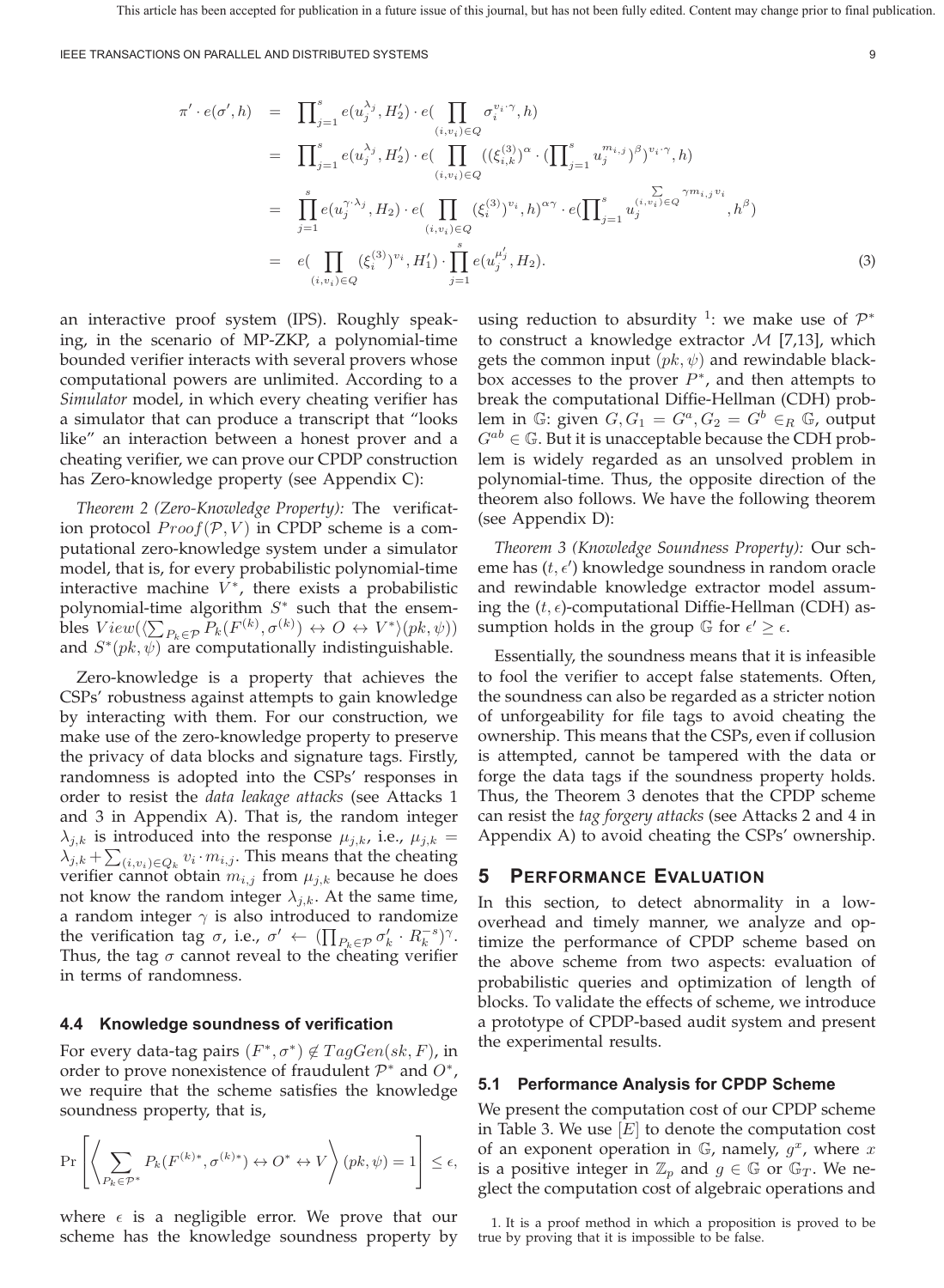simple modular arithmetic operations because they run fast enough [16]. The most complex operation is the computation of a bilinear map  $e(\cdot, \cdot)$  between two elliptic points (denoted as  $[B]$ ).

## TABLE 3

Comparison of computation overheads between our CPDP scheme and non-cooperative (trivial) scheme.

|                   | CPDP Scheme | Trivial Scheme      |
|-------------------|-------------|---------------------|
| KeyGen            |             |                     |
| TagGen            | $2n+s$<br>H | $2n+s$<br>H         |
| $Proof({\cal P})$ | $cs +$      | $\cdot$ cs $-$<br>E |
| Proof             |             |                     |

Then, we analyze the storage and communication costs of our scheme. We define the bilinear pairing takes the form  $e$  :  $E(\mathbb{F}_{p^m}) \times E(\mathbb{F}_{p^{km}}) \rightarrow \mathbb{F}_{p^{km}}^*$  (The definition given here is from [17], [18]), where  $p$  is a prime,  $m$  is a positive integer, and  $k$  is the embedding degree (or security multiplier). In this case, we utilize an asymmetric pairing  $e : \mathbb{G}_1 \times \mathbb{G}_2 \to \mathbb{G}_T$  to replace the symmetric pairing in the original schemes. In Table 3, it is easy to find that client's computation overheads are entirely irrelevant for the number of CSPs. Further, our scheme has better performance compared with non-cooperative approach due to the total of computation overheads decrease  $3(c-1)$  times bilinear map operations, where  $c$  is the number of clouds in a multicloud. The reason is that, before the responses are sent to the verifier from  $c$  clouds, the organizer has aggregate these responses into a response by using aggregation algorithm, so the verifier only need to verify this response once to obtain the final result.

TABLE 4 Comparison of communication overheads between our CPDP and non-cooperative (trivial) scheme.

|                        | CPDP Scheme         | Trivial Scheme        |
|------------------------|---------------------|-----------------------|
| Commitment             | ιO                  | cto                   |
| Challenge1             | $2tl_0$             | $2tl_0$               |
| Challenge <sub>2</sub> | $2tl_0/c$           |                       |
| Response1              | $sl_0 + 2l_1 + l_T$ | $(sl_0 + l_1 + l_T)c$ |
| Response2              | $sl_0 + l_1 + l_T$  |                       |

Without loss of generality, let the security parameter  $\kappa$  be 80 bits, we need the elliptic curve domain parameters over  $\mathbb{F}_p$  with  $|p|=160$  bits and  $m=1$ in our experiments. This means that the length of integer is  $l_0 = 2\kappa$  in  $\mathbb{Z}_p$ . Similarly, we have  $l_1 = 4\kappa$ in  $\mathbb{G}_1$ ,  $l_2 = 24\kappa$  in  $\mathbb{G}_2$ , and  $l_T = 24\kappa$  in  $\mathbb{G}_{\mathbb{T}}$  for the embedding degree  $k = 6$ . The storage and communication costs of our scheme is shown in Table 4. The storage overhead of a file with  $size(f)=1M$ -bytes is  $store(f) = n \cdot s \cdot l_0 + n \cdot l_1 = 1.04M$ -bytes for  $n = 10^3$ and  $s = 50$ . The storage overhead of its index table  $\chi$ is  $n \cdot l_0 = 20K$ -bytes. We define the overhead rate as  $\lambda = \frac{store(f)}{size(f)} - 1 = \frac{l_1}{s \cdot l_0}$  and it should therefore be kept as low as possible in order to minimize the storage in cloud storage providers. It is obvious that a higher

 means much lower storage. Furthermore, in the verification protocol, the communication overhead of challenge is  $2t \cdot l_0 = 40 \cdot t$ -Bytes in terms of the number of challenged blocks  $t$ , but its response (response1 or response2) has a constant-size communication overhead  $s \cdot l_0 + l_1 + l_T \approx 1.3K$ -bytes for different file sizes. Also, it implies that client's communication overheads are of a fixed size, which is entirely irrelevant for the number of CSPs.

#### **5.2 Probabilistic Verification**

We recall the probabilistic verification of common PDP scheme (which only involves one CSP), in which the verification process achieves the detection of CSP server misbehavior in a random sampling mode in order to reduce the workload on the server. The detection probability of disrupted blocks  $P$  is an important parameter to guarantee that these blocks can be detected in time. Assume the CSP modifies  $e$ blocks out of the  $n$ -block file, that is, the probability of disrupted blocks is  $\rho_b = \frac{e}{n}$ . Let t be the number of queried blocks for a challenge in the verification protocol. We have detection probability  $^2$ 

$$
P(\rho_b, t) \ge 1 - \left(\frac{n - e}{n}\right)^t = 1 - (1 - \rho_b)^t,
$$

where,  $P(\rho_b, t)$  denotes that the probability P is a function over  $\rho_b$  and t. Hence, the number of queried blocks is  $t \approx \frac{\log(1-P)}{\log(1-\rho_b)} \approx \frac{P \cdot n}{e}$  for a sufficiently large  $n$ and  $t \ll n^3$  This means that the number of queried blocks  $t$  is directly proportional to the total number of file blocks  $n$  for the constant  $P$  and  $e$ . Therefore, for a uniform random verification in a PDP scheme with *fragment structure*, given a file with  $sz = n \cdot s$ sectors and the probability of sector corruption  $\rho$ , the detection probability of verification protocol has  $P \ge 1 - (1 - \rho)^{sz \cdot \omega}$ , where  $\omega$  denotes the sampling probability in the verification protocol. We can obtain this result as follows: because  $\rho_b \geq 1 - (1 - \rho)^s$  is the probability of block corruption with  $s$  sectors in common PDP scheme, the verifier can detect block errors with probability  $P \geq 1 - (1 - \rho_b)^t \geq 1 ((1 - \rho)^s)^{n \cdot \omega} = 1 - (1 - \rho)^{sz \cdot \omega}$  for a challenge with  $t = n \cdot \omega$  index-coefficient pairs. In the same way, given a multi-cloud  $\mathcal{P} = \{P_i\}_{i \in [1, c]}$ , the detection probability of CPDP scheme has

$$
P(sz, \{\rho_k, r_k\}_{P_k \in \mathcal{P}}, \omega)
$$
  
\n
$$
\geq 1 - \prod_{P_k \in \mathcal{P}} ((1 - \rho_k)^s)^{n \cdot r_k \cdot \omega}
$$
  
\n
$$
= 1 - \prod_{P_k \in \mathcal{P}} (1 - \rho_k)^{sz \cdot r_k \cdot \omega},
$$

where  $r_k$  denotes the proportion of data blocks in the k-th CSP,  $\rho_k$  denotes the probability of file corruption

2. Exactly, we have  $P = 1 - (1 - \frac{e}{n}) \cdot (1 - \frac{e}{n-1}) \cdots (1 - \frac{e}{n-t+1})$ . Since  $1 - \frac{e}{n} \ge 1 - \frac{e}{n-i}$  for  $i \in [0, t-1]$ , we have  $P = 1 - \prod_{i=0}^{t-1} (1 - \frac{e}{n-i}) \ge 1 - \prod_{i=0}^{t-1} (1 - \frac{e}{n}) = 1 - (1 - \frac{e}{n})^t$ . 3. In terms of  $\left(1 - \frac{e}{n}\right)^t \approx 1 - \frac{e \cdot t}{n}$ , we have  $P \approx 1 - \left(1 - \frac{e \cdot t}{n}\right) = \frac{e \cdot t}{n}$ .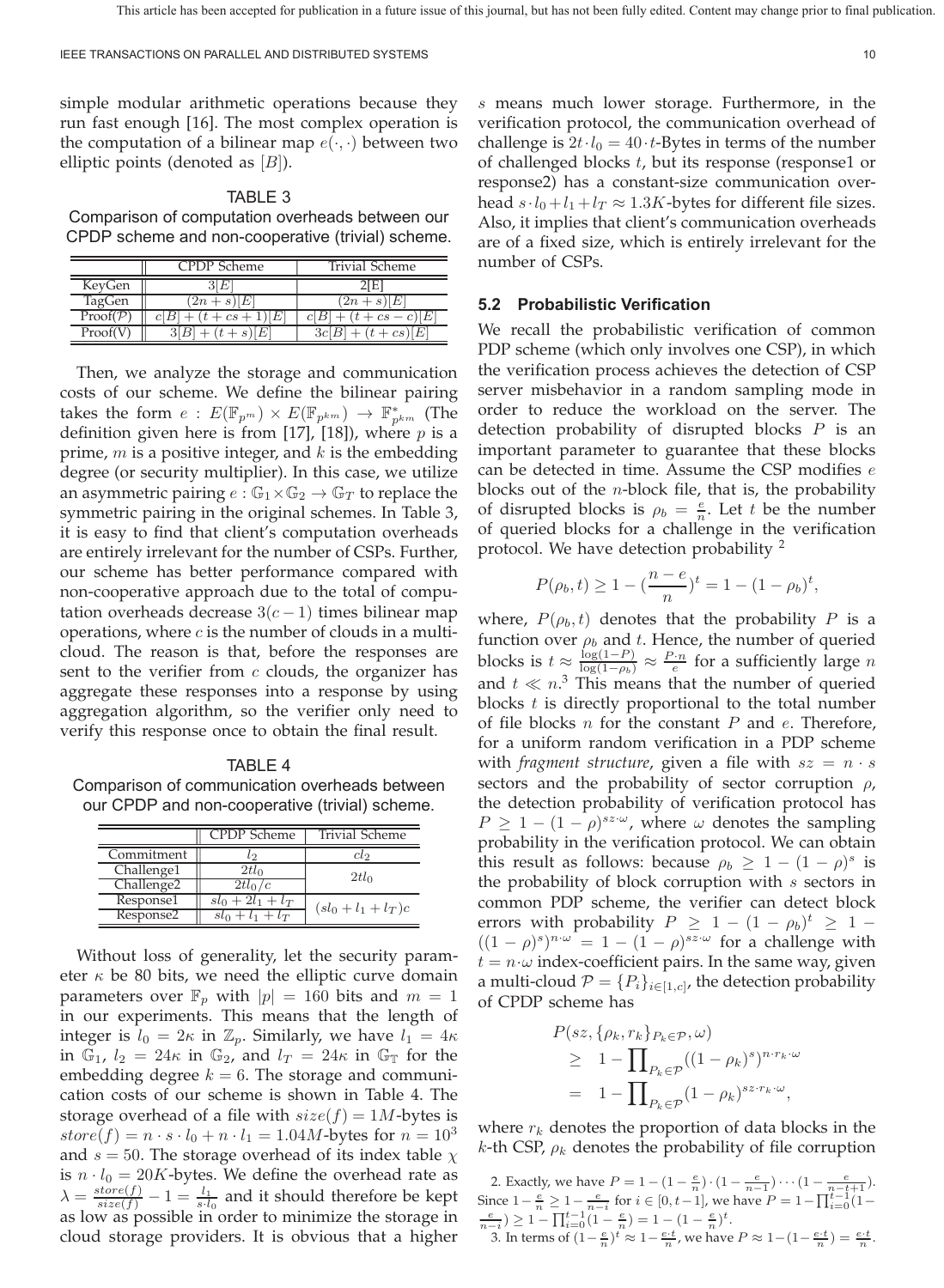|       | [0.1, 0.2, 0.01]  | [0.01, 0.02, 0.001] | [0.001, 0.002, 0.0001] | $\{0.0001, 0.0002, 0.00001$ |
|-------|-------------------|---------------------|------------------------|-----------------------------|
|       | ${0.5, 0.3, 0.2}$ | [0.5, 0.3, 0.2]     | [0.5, 0.3, 0.2]        | [0.5, 0.3, 0.2]             |
| 0.8   | 3/4               | 7/20                | 23/62                  | 71/202                      |
| 0.85  | 3/5               | 8/21                | 26/65                  | 79/214                      |
| 0.9   | 3/6               | 10/20               | 28/73                  | 87/236                      |
| 0.95  | 3/8               | 11/29               | 31/86                  | 100/267                     |
| 0.99  | 4/10              | 13/31               | 39/105                 | 119/345                     |
| 0.999 | 5/11              | 16/38               | 48/128                 | 146/433                     |

TABLE 5 The influence of  $s, t$  under the different corruption probabilities  $\rho$  and the different detection probabilities P.

in the k-th CSP, and  $r_k \cdot \omega$  denotes the possible number of blocks queried by the verifier in the  $k$ -th CSP. Furthermore, we observe the ratio of queried blocks in the total file blocks  $w$  under different detection probabilities. Based on above analysis, it is easy to find that this ratio holds the equation

$$
w \approx \frac{\log(1 - P)}{sz \cdot \sum_{P_k \in \mathcal{P}} r_k \cdot \log(1 - \rho_k)}.
$$

When this probability  $\rho_k$  is a constant probability, the verifier can detect sever misbehavior with a certain probability  $P$  by asking proof for the number of blocks  $t \approx \frac{\log(1-P)}{\log(1-\rho)}$  for PDP or

$$
t \approx \frac{\log(1-P)}{s\cdot \sum_{P_k \in \mathcal{P}} r_k \cdot \log(1-\rho_k)}
$$

for CPDP, where  $t = n \cdot w = \frac{sz \cdot w}{s}$ . Note that, the value of  $t$  is dependent on the total number of file blocks  $n$  [2], because it is increased along with the decrease of  $\rho_k$  and  $\log(1 - \rho_k) < 0$  for the constant number of disrupted blocks  $e$  and the larger number  $n$ .



Fig. 4. The relationship between computational cost and the number of sectors in each block.

Another advantage of probabilistic verification based on random sampling is that it is easy to identify the tampering or forging data blocks or tags. The identification function is obvious: when the verification fails, we can choose the partial set of challenge indexes as a new challenge set, and continue to execute the verification protocol. The above search process can be repeatedly executed until the bad block is found. The complexity of such a search process is  $O(\log n)$ .

## **5.3 Parameter Optimization**

In the fragment structure, the number of sectors per block  $s$  is an important parameter to affect the performance of storage services and audit services. Hence, we propose an optimization algorithm for the value of s in this section. Our results show that the optimal value can not only minimize the computation and communication overheads, but also reduce the size of extra storage, which is required to store the verification tags in CSPs.

Assume  $\rho$  denotes the probability of sector corruption. In the fragment structure, the choosing of  $s$  is extremely important for improving the performance of the CPDP scheme. Given the detection probability  $P$ and the probability of sector corruption  $\rho$  for multiple clouds  $\mathcal{P} = \{P_k\}$ , the optimal value of *s* can be computed by  $\min_{s\in\mathbb{N}}\left\{\frac{s}{n}\right\}$  $\frac{\log(1-P)}{P_k \in \mathcal{P}} \cdot \frac{a}{s} + b \cdot s + c$ , where  $a \cdot t + b \cdot s + c$  denotes the computational cost of verification protocol in PDP scheme,  $a, b, c \in \mathbb{R}$ , and  $c$  is a constant. This conclusion can be obtained from following process: Let  $sz = n \cdot s = size(f)/l_0$ . According to above-mentioned results, the sampling probability holds  $w \geq \frac{\log(1-P)}{sz \cdot \sum_{P_k \in \mathcal{P}} r_k \cdot \log(1-\rho_k)}$  $log(1-P)$  $\frac{\log(1-r)}{n \cdot s \cdot \sum_{P_k \in \mathcal{P}} r_k \cdot \log(1-\rho_k)}$ . In order to minimize the computational cost, we have

$$
\begin{aligned}\n&\min_{s\in\mathbb{N}}\left\{a\cdot t+b\cdot s+c\right\} \\
&= \min_{s\in\mathbb{N}}\left\{a\cdot n\cdot w+b\cdot s+c\right\} \\
&\geq \min_{s\in\mathbb{N}}\left\{\frac{\log(1-P)}{\sum_{P_k\in\mathcal{P}}r_k\cdot\log(1-\rho_k)}\frac{a}{s}+b\cdot s+c\right\}.\n\end{aligned}
$$

where  $r_k$  denotes the proportion of data blocks in the k-th CSP,  $\rho_k$  denotes the probability of file corruption in the *k*-th CSP. Since  $\frac{a}{s}$  is a monotone decreasing function and  $b \cdot s$  is a monotone increasing function for  $s > 0$ , there exists an optimal value of  $s \in \mathbb{N}$  in the above equation. The optimal value of  $s$  is unrelated to a certain file from this conclusion if the probability  $\rho$  is a constant value.

For instance, we assume a multi-cloud storage involves three CSPs  $P = \{P_1, P_2, P_3\}$  and the probability of sector corruption is a constant value  $\{\rho_1, \rho_2, \rho_3\} = \{0.01, 0.02, 0.001\}$ . We set the detection probability  $P$  with the range from 0.8 to 1, e.g.,  $P = \{0.8, 0.85, 0.9, 0.95, 0.99, 0.999\}$ . For a file, the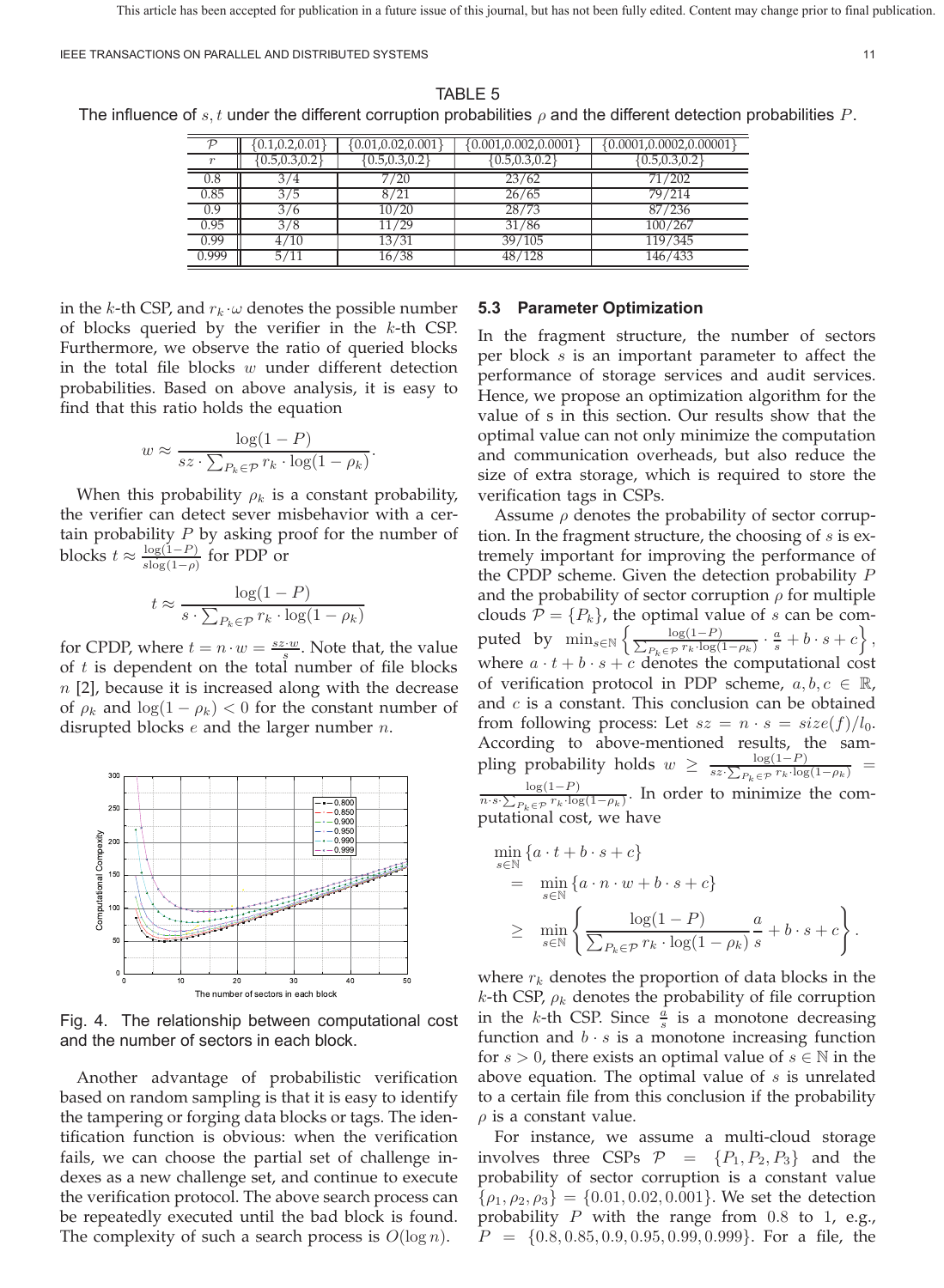IEEE TRANSACTIONS ON PARALLEL AND DISTRIBUTED SYSTEMS 12



Fig. 5. Applying CPDP scheme in Hadoop distributed file system (HDFS).

proportion of data blocks is 50%, 30%, and 20% in three CSPs, respectively, that is,  $r_1 = 0.5$ ,  $r_2 = 0.3$ , and  $r_3 = 0.2$ . In terms of Table 3, the computational cost of CSPs can be simplified to  $t + 3s + 9$ . Then, we can observe the computational cost under different  $s$  and P in Figure 4. When  $s$  is less than the optimal value, the computational cost decreases evidently with the increase of  $s$ , and then it raises when  $s$  is more than the optimal value.

## TABLE 6

The influence of parameters under different detection probabilities  $P(\mathcal{P} = {\rho_1, \rho_2, \rho_3} = {0.01, 0.02, 0.001}$ ,  ${r_1, r_2, r_3} = \{0.5, 0.3, 0.2\}.$ 

|             | 0.8   | J.85   | J.9    | 0.95   | በ 99   | qqq    |
|-------------|-------|--------|--------|--------|--------|--------|
| $sz\cdot w$ | 42.60 | 168.09 | 204.02 | 265.43 | 408.04 | 512.06 |
|             |       |        |        |        |        | Iб     |
|             |       |        |        | DС     |        |        |

More accurately, we show the influence of parameters,  $sz \cdot w$ , s, and t, under different detection probabilities in Table 6. It is easy to see that computational cost raises with the increase of  $P$ . Moreover, we can make sure the sampling number of challenge with following conclusion: Given the detection probability  $P$ , the probability of sector corruption  $\rho$ , and the number of sectors in each block  $s$ , the sampling number of verification protocol are a constant  $t = n \cdot w \ge$ <br>for different files  $\frac{\log(1-P)}{s\cdot\sum_{P_k\in\mathcal{P}}r_k\cdot\log(1-\rho_k)}$  for different files.

Finally, we observe the change of  $s$  under different  $\rho$  and P. The experimental results are shown in Table 5. It is obvious that the optimal value of  $s$  raises with increase of  $P$  and with the decrease of  $\rho$ . We choose the optimal value of  $s$  on the basis of practical settings and system requisition. For NTFS format, we suggest that the value of  $s$  is 200 and the size of block is 4K-Bytes, which is the same as the default size of cluster when the file size is less than 16TB in NTFS. In this case, the value of  $s$  ensures that the extra storage doesn't exceed 1% in storage servers.

#### **5.4 CPDP for Integrity Audit Services**

Based on our CPDP scheme, we introduce an audit system architecture for outsourced data in multiple clouds by replacing the TTP with a third party auditor (TPA) in Figure 1. In this architecture, this architecture can be constructed into a visualization infrastructure of cloud-based storage service [1]. In Figure 5, we show an example of applying our CPDP scheme in Hadoop distributed file system (HDFS)  $<sup>4</sup>$ , which a</sup> distributed, scalable, and portable file system [19]. HDFS' architecture is composed of NameNode and DataNode, where NameNode maps a file name to a set of indexes of blocks and DataNode indeed stores data blocks. To support our CPDP scheme, the index-hash hierarchy and the metadata of NameNode should be integrated together to provide an enquiry service for the hash value  $\xi_{i,k}^{(3)}$  or index-hash record  $\chi_i$ . Based on the hash value, the clients can implement the verification protocol via CPDP services. Hence, it is easy to replace the checksum methods with the CPDP scheme for anomaly detection in current HDFS.

To validate the effectiveness and efficiency of our proposed approach for audit services, we have implemented a prototype of an audit system. We simulated the audit service and the storage service by using two local IBM servers with two Intel Core 2 processors at 2.16 GHz and 500M RAM running Windows Server 2003. These servers were connected via 250 MB/sec of network bandwidth. Using GMP and PBC libraries, we have implemented a cryptographic library upon which our scheme can be constructed. This C library contains approximately 5,200 lines of codes and has been tested on both Windows and Linux platforms. The elliptic curve utilized in the experiment is a MNT curve, with base field size of 160 bits and the embedding degree 6. The security level is chosen to be 80 bits, which means  $|p|=160$ .

<sup>4.</sup> Hadoop can enable applications to work with thousands of nodes and petabytes of data, and it has been adopted by currently mainstream cloud platforms from Apache, Google, Yahoo, Amazon, IBM and Sun.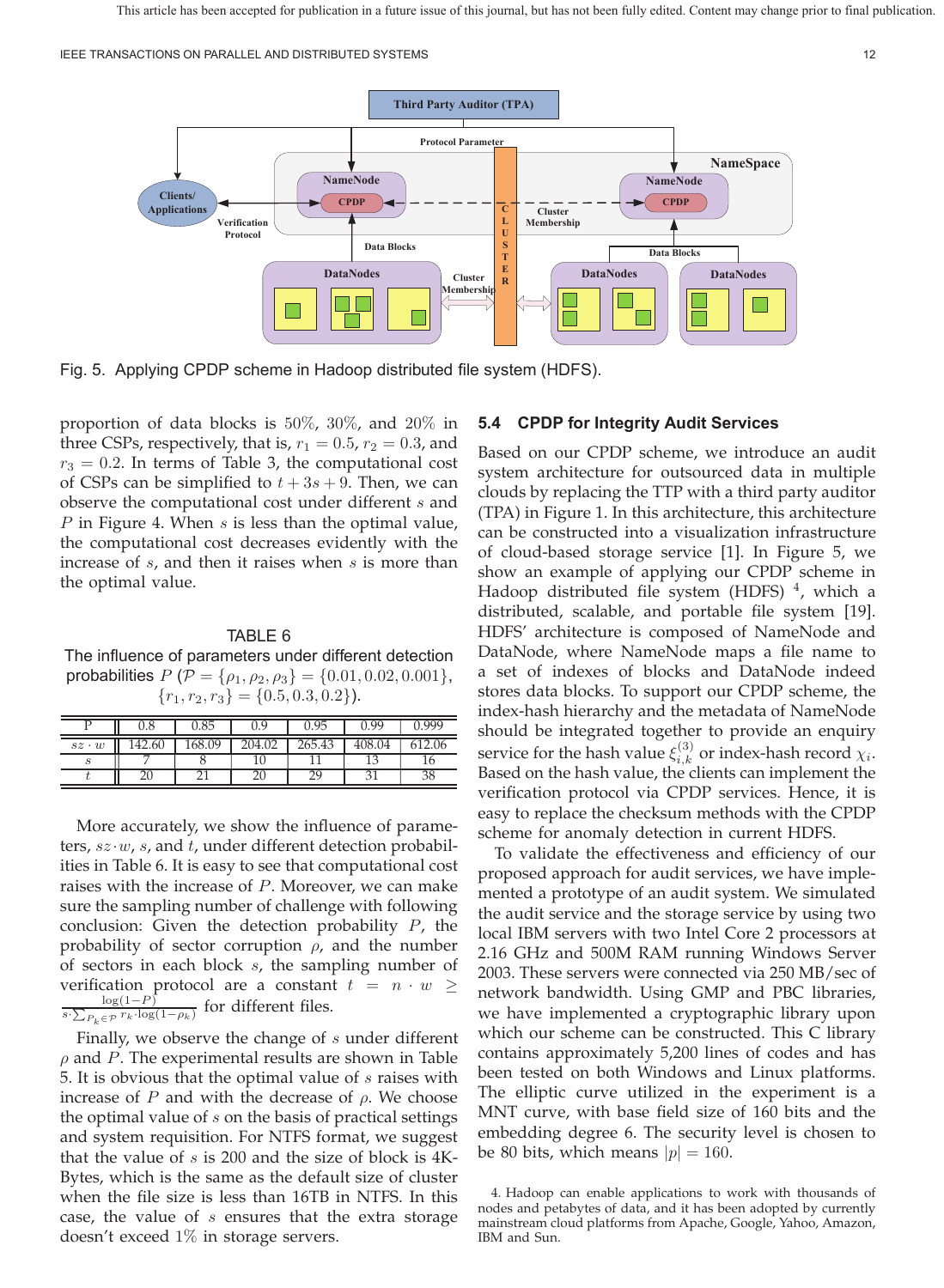

Fig. 6. Experimental results under different file size, sampling ratio, and sector number.

Firstly, we quantify the performance of our audit scheme under different parameters, such as file size  $sz$ , sampling ratio  $w$ , sector number per block  $s$ , and so on. Our analysis shows that the value of  $s$ should grow with the increase of  $sz$  in order to reduce computation and communication costs. Thus, our experiments were carried out as follows: the stored files were chosen from 10KB to 10MB; the sector numbers were changed from 20 to 250 in terms of file sizes; and the sampling ratios were changed from 10% to 50%. The experimental results are shown in the left side of Figure 6. These results dictate that the computation and communication costs (including I/O costs) grow with the increase of file size and sampling ratio.

Next, we compare the performance of each activity in our verification protocol. We have shown the theoretical results in Table 4: the overheads of "commitment" and "challenge" resemble one another, and the overheads of "response" and "verification" resemble one another as well. To validate the theoretical results, we changed the sampling ratio  $w$  from 10% to 50% for a 10MB file and 250 sectors per block in a multi-cloud  $\mathcal{P} = \{P_1, P_2, P_3\}$ , in which the proportions of data blocks are 50%, 30%, and 20% in three CSPs, respectively. In the right side of Figure 6, our experimental results show that the computation and communication costs of "commitment" and "challenge" are slightly changed along with the sampling ratio, but those for "response" and "verification" grow with the increase of the sampling ratio. Here, "challenge" and "response" can be divided into two sub-processes: "challenge1" and "challenge2", as well as "response1" and "response2", respectively. Furthermore, the proportions of data blocks in each CSP have greater influence on the computation costs of "challenge" and "response" processes. In summary, our scheme has better performance than non-cooperative approach.

## **6 CONCLUSIONS**

In this paper, we presented the construction of an efficient PDP scheme for distributed cloud storage.

Based on homomorphic verifiable response and hash index hierarchy, we have proposed a cooperative PDP scheme to support dynamic scalability on multiple storage servers. We also showed that our scheme provided all security properties required by zeroknowledge interactive proof system, so that it can resist various attacks even if it is deployed as a public audit service in clouds. Furthermore, we optimized the probabilistic query and periodic verification to improve the audit performance. Our experiments clearly demonstrated that our approaches only introduce a small amount of computation and communication overheads. Therefore, our solution can be treated as a new candidate for data integrity verification in outsourcing data storage systems.

As part of future work, we would extend our work to explore more effective CPDP constructions. First, from our experiments we found that the performance of CPDP scheme, especially for large files, is affected by the bilinear mapping operations due to its high complexity. To solve this problem, RSAbased constructions may be a better choice, but this is still a challenging task because the existing RSAbased schemes have too many restrictions on the performance and security [2]. Next, from a practical point of view, we still need to address some issues about integrating our CPDP scheme smoothly with existing systems, for example, how to match indexhash hierarchy with HDFS's two-layer name space, how to match index structure with cluster-network model, and how to dynamically update the CPDP parameters according to HDFS' specific requirements. Finally, it is still a challenging problem for the generation of tags with the length irrelevant to the size of data blocks. We would explore such a issue to provide the support of variable-length block verification.

### **ACKNOWLEDGMENTS**

The work of Y. Zhu and M. Yu was supported by the National Natural Science Foundation of China (Project No.61170264 and No.10990011). This work of Gail-J.